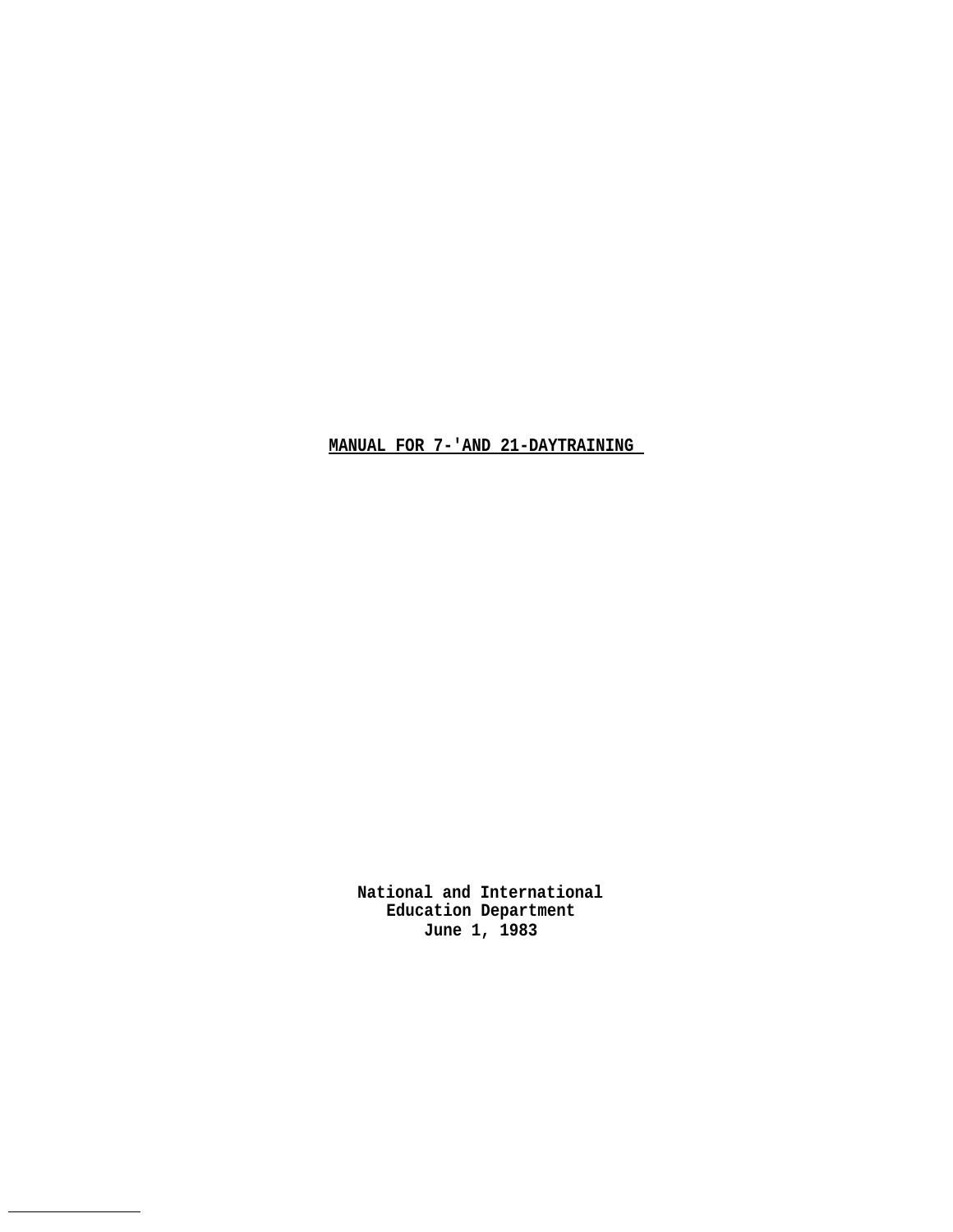#### **INTRODUCTION**

**In the creation of any manual for education, one has to consider the enormous range of possibilities as to what should be included. In this brief manual we have tried to be selective about the content: the basic purposes of the 7- and 21-day programs, staff attitudes, and two new schedules. There are two reasons for this: 1.) Because there is an urgent and immediate need for this booklet out in the field, and 2.) We are expecting to produce a much more exhaustive volume on the 70-day education system in the not-too-distant future.**

**As you page through this manual, remember that it is an aid toward the success of your programs, definitely not a recipe book for successful fundamental education. Of course, we hope it will clear up questions you have and help shed light on blind spots, but it is really your own local church membership and traiping program staff that already possess the crucial ingredients for solid programs. What are those ingredients? They are sincere and creative desire to help our Heavenly Father and True Parents during this coming three years, genuine concern for the quality of the initial education and introduction of new people into our Church, and the readiness to work together with fellow staff members in the spirit of mutual support, sincerity, honesty, prayerfulness, and openness to growth and learning.**

# **A NOTE ON THE NEW 7- AND 21- DAY TRAINING SCHEDULES**

**You are going to notice, as you look at the new schedules in this manual, that they are thorough in the area of education. By this we mean that in both programs the emphasis will be on giving the new membership candidates a clear vision of our movement, the ideas and ideal, True Parents and themselves (of course, the vision is progressive). The reason for this is plain: the need for a solid groundwork of understanding in any person considering joining this movement. Many times in the past we have urged people through programs that have been inadequate in terms of real information about who we are, who True Parents are, and what the individual's responsibility is. Now, and in the coming three years, there is a new era in progress, an era that demands the best of us in terms of clarity, genuine caring, and an up-front approach in the early education of members. It is only fair to offer these things to any person who is in the process of making major decisions about his or her life.**

**May God Bless You as you prepare and begin your programs. We are always available to support you in every way we can. If for any reason there are questions that arise please pick up the phone and give us a call at (212) 239-1093 between 9:30am and 6pm. We'll do our best to help.**

> **The\*National and International Education Department**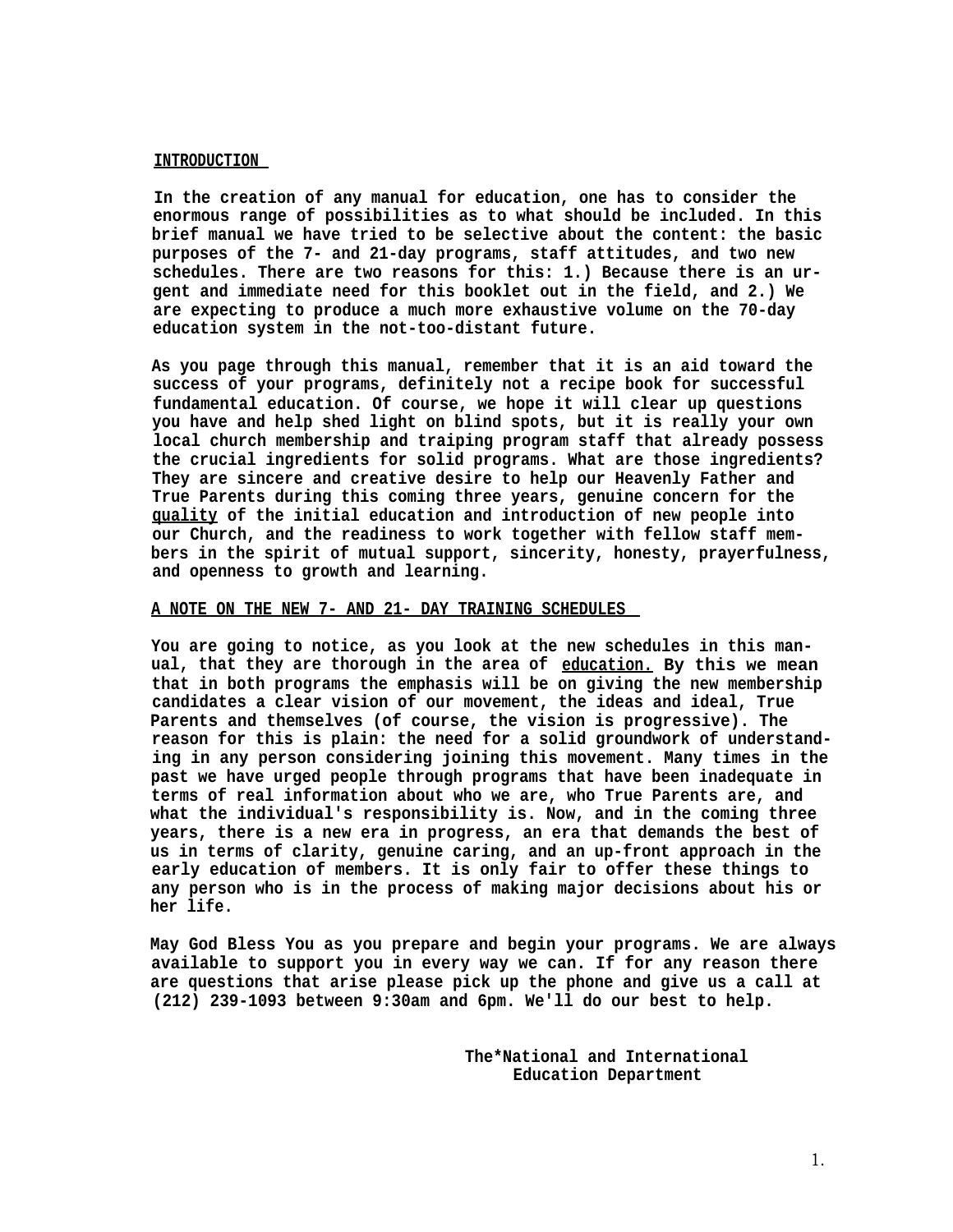#### **WHAT ARE THE PURPOSES OF THE 7- AND 21-DAY PROGRAMS?**

## **A FIRST THOUGHT**

**Before saying one word about the purpose of each of these programs, it would be good to consider a context within which we can work. To begin with let's ask the simple question, "What is it that we are trying to accomplish in the fundamental stage of Unification Church education programs (meaning the 7- and 21-day sessions)?"**

**Someone who hasn't given much thought to this question may throw out an answer something like, "What do you mean? The purpose of the programs is to get people to join. We've got to get 60,000 members in the coming three years." If this is your answer, I've got news for you; there are people who stayed with our movement for years who never really "joined" in the true sense of the word. It is the education staff that must take this matter into deep reflection in considering and discussing the makeup of any program. After all, what good is it of we give out 60,000 diplomas only to turn around and see half of our alumni run out of gas on the road to Moscow (not an easy road)?**

**For someone to come to the decision and determination to join in the work of God for a lifetime, is a deep and difficult matter. It demands us as a training program staff to search our insides for the depth of attitudes and vision that will be demanded of us. One thing is sure, the idea that new members can be produced like General Motors automobiles is a very limited one. This notion that the human being can be shaped, molded, painted the desired color and sent out on the streets like a new model Chevrolet (we'll call this idea the "Dr. Detroit" syndrome) is a dangerous notion that will always get us in trouble. We will be dealing with 60,000 sons and daughters of God in the coming three years; individual human beings who must each be loved, listened to, understood, helped with the whole range of human problems, believed in, helped in prayer, and, of course, educated in the ways of personal and social restoration.**

**To return to the original question about what it is that we're trying to accomplish through fundamental education, we could state it this way: the reason and purpose for our programs is to do all we can to give the individual what he or she needs to make the decision that only the individual can finally make - to contribute his or her life to the Providence of God. Of course, there is a long way to go after an initial decision has been made; and in that sense, education should serve as the foundation stone for the building of mature spiritual attitudes and lives.**

**With this thought or context in mind, we can start to talk about the purposes of the 7- and 21-day training programs.**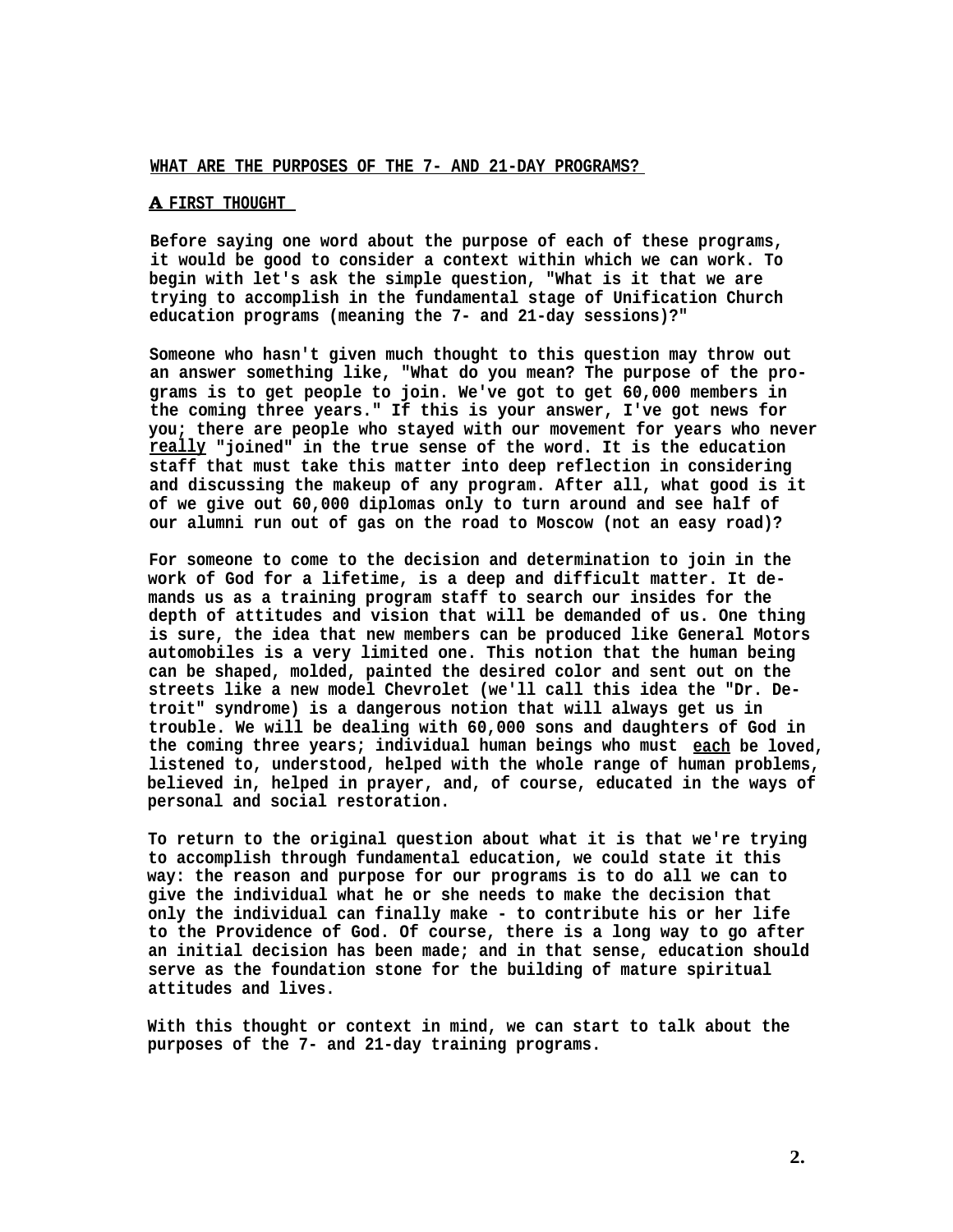#### **THE PURPOSE OF THE 7-DAY TRAINING PROGRAM**

**The 7-day training program entails more than a thoroughly detailed examination of the Principle. This session really has two levels, increasingly distinct as the week progresses. In the lectures, the students will take a deeper more penetrating look at the Principle; it is in this first week of training that we cover the parts of the Principle that could barely be touched in the weekend workshop. Additionally, through the 7-day classroom experience, the student can clarify points of disagreement or misunderstanding. Secondly, on a more internal level, the individual will almost always begin to reflect upon the implications of these new and powerful ideas for his or her personal life. It is here, in the first full week of training, that the real process of spiritual rebirth begins.**

**Spiritual rebirth is quite a bit different from our physical birth. In the physical birthing process, an infant is naturally propelled out of the pure environment of its mother's womb. Both the womb and the baby are straining toward the baby's birth and life in the new world. In the process of spiritual rebirth, however, the "womb" from which the spiritual infant is born is not at all pure and clean. It is the womb of a world fallen from God, full of attachments, that could actually prevent the new spiritual life trying to be born. At the same time, the person experiencing the process of spiritual rebirth will often find one part of himself crying out for this completely new life, while another part, in turn, still clutches the old womb.**

**Birth is an event which is both powerful and highly sensitive. The staff of the 7-day program are called upon to combine the heart of the parent with the attendant skill and care of the physician. (It is a fallacy to believe that the less experienced "junior" staff should handle the 7-day program). With this thought in mind, it is definitely not the job of the staff to condemn the old world (womb) and attachments of a person as satanic; those attachments can include such things as a beloved family, or a dedicated college or professional career. It is rather the job of the staff to help the person clearly understand and realize the message of the Principle, and to look at his or her life and experience through this new realization**

**Through the presentations, testimonies, group sharing, and opportunities for personal reflection, the individual will spend a lot of time looking at what he or she has experienced, and comparing that with the vision that the Principle offers. For some the comparison may be a very clear one, with the Principle and this new life winning hands down. For others, there may be strong attachments to beliefs, relationships, and any number of things that make the comparison more difficult or painful. In all cases the members of the staff should realize that it takes more than a few days to really grasp**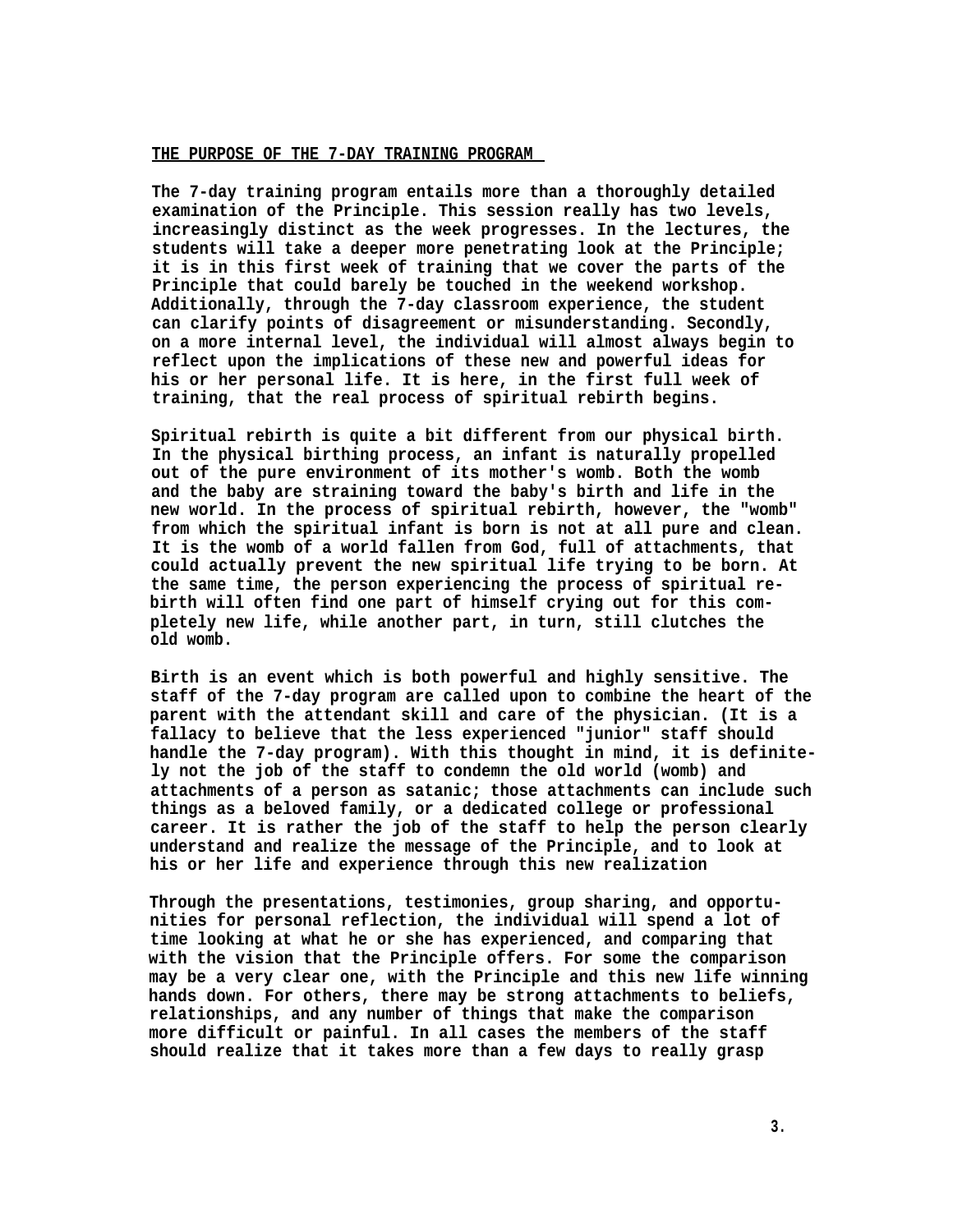**7-DAY PURPOSE (con't)**

**the Principle, let alone apply it to our own experience and life. An important thing for our understanding of a new person's challenge in facing birth into Principle life is to remember our own experiences. We too have had fallen love relationships, pinned our hopes on false values, and had all the problems associated with growing up in this world - these experiences can serve us in helping and understanding the 7-day student.**

## **SOME IMPORTANT POINTS OF REALIZATION AND EXPERIENCE IN THE 7-DAY PROGRAM**

**Below are some important milestones that will be brought out during the week of training.**

- **1. The realization of a very-real satan the belief in God is generally more prevalent than the belief in a satan. Particularly the lecturer, mother figure and group leaders should discuss how to help people understand this important point. Beyond the idea of satan, the 7-day student should come to the realization of how satan has created misery throughout history and civilization and finish the weeklong session with the determination and readiness to fight and overcome satanic influence in society.**
- **2. The centrality of the Lord of the Second Advent to history, and the idea that the Lord is now on the earth - this is also very new for almost everyone. This pronouncement demands an excellent foundation of understanding in the 7-day classroom and experience with the staff and program in general.**
- **3. Prayer yes, many people have prayed, but many have not prayed. There should be some availability of prayer guidance, and even someone from the staff who can be a partner in prayer for the new person.**

**Again, the staff of the 7-day program has done its job very well if by the close of the week it has been able to provide the teaching, personal guidance, and general atmosphere to support the individual in making the decision that only he or she can finally make - to begin this newly born life.**

## **THE KEY POINTS OF THE PURPOSE OF 7-DAY TRAINING**

- **1. To bring the individual to a more thorough understanding and acceptance of the Principle (in the classroom, group meetings, and through personal counsel)**
- **2. To help the person clearly look at his of her own life experience, beliefs, relationships, etc. through the Principle and to compare**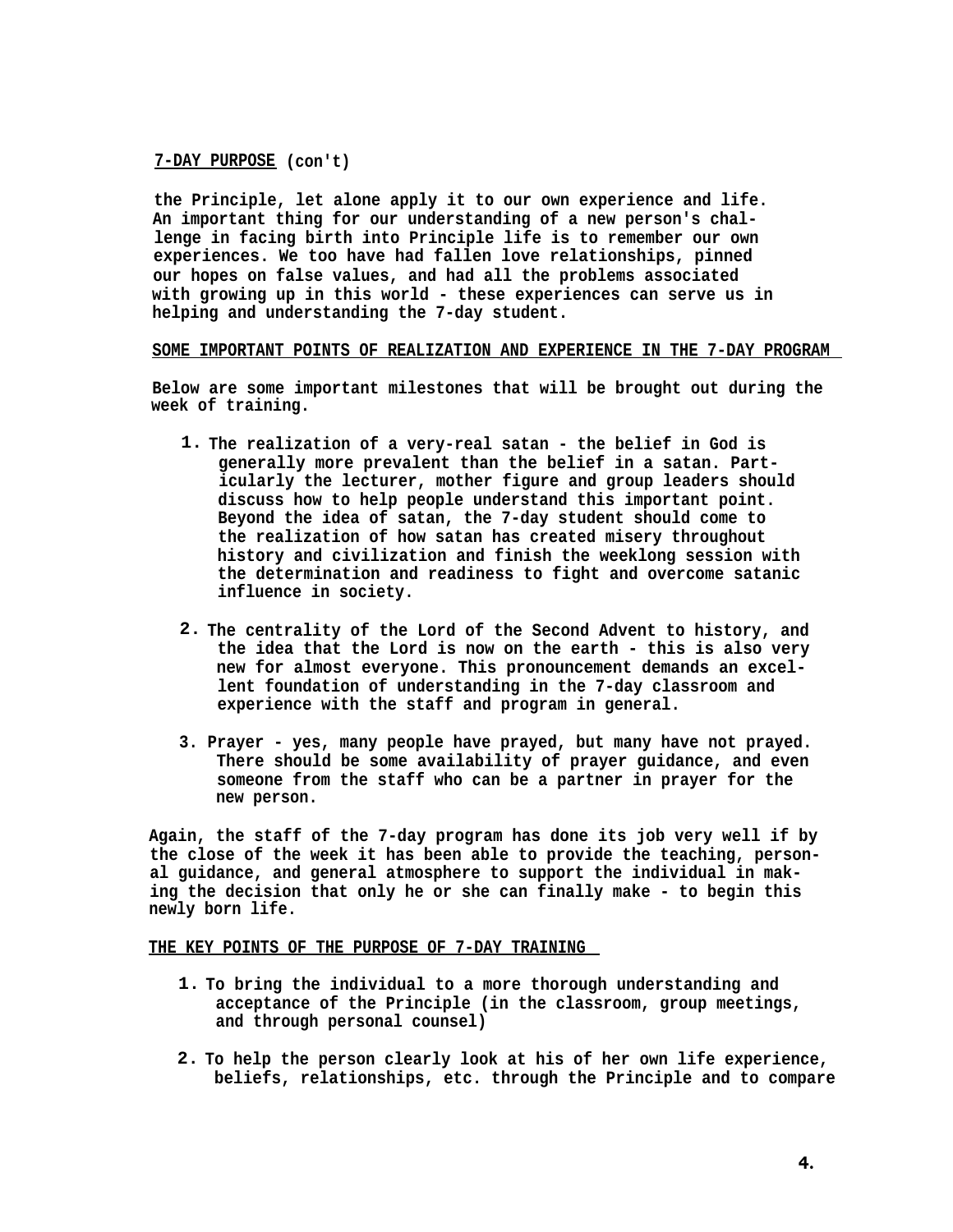**7-DAY PURPOSE (con't)**

**Principle life and values with the life and values of the past.**

- **3. The realization of the reality of satan, and the determination to fight and overcome satanic influence in both personal life and society.**
- **4. The realization and understanding of the centrality of the Second Advent to history, and his reality as a person on the earth in this era.**
- **S. The decision to continue this new life (which, practically, means the decision to attend the 21-day training program).**

**To put it briefly, the 7-day program is the training in which to compare my past life with the vision the Principle offers, the foundation to truly understand myself, and the formation stage in the development of my true self.**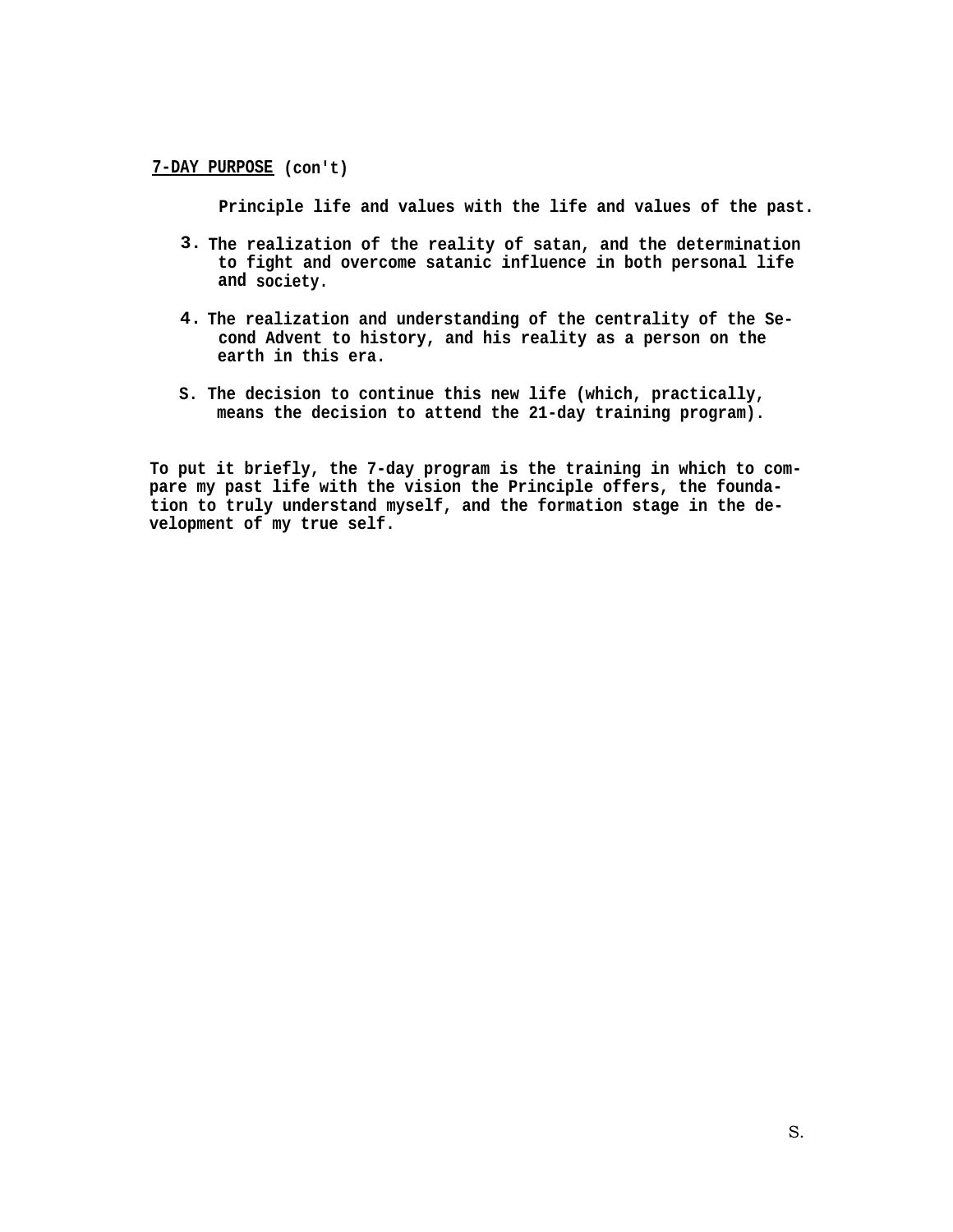## **THE PURPOSE OF THE 21-DAY TRAINING PROGRAM**

**If the 7-day program is the formation stage in the establishment of a new self, the 21-day program serves as the growth stage in the same process. It is a time of deepening commitment, and more clear separation from the past. This session represents the first real encounter with our True Father (we've announced basically in the 7-day the presence of the Lord on earth) via his own words and thought. It is the time to seriously initiate division from this satan one has vowed to fight at the end of the 7-day experience.**

**In the 21-day program the rebirth process begun in the 7-day will naturally continue on as a regrowth period. It would be unrealistic to believe that the personal issues faced by individuals attending the first 7 days of training will have been completely resolved by the opening day of the 21-day program. If anything, along with the deepening comprehension of the message of the Principle for his or her life and future, the student will have to begin considering seriously "leaving behind" a former way of life and its attachments. This face to face confrontation with such a prospect is not easy for many people, especially for those who have lived substantial lives, though some may be very well prepared and ready for it.**

**This may help to visualize the situation of the student attending the 21-day program: As with you and I, the student has spent the first seven or eight thousand days of his or her life in a world with generally a whole different set of values, ethics, morals, and ways of relationship from what the Principle is offering. With just 15 or 20 days of study and introduction into a totally new and different vision, you can't expect the individual to suddenly become a spiritual giant. For many this is a wavering time where much support is needed. it is a time of pressure from inside - feelings about oneself like, "am I worthy?" or "am I really ready for such a commitment?" There will be many feelings about people and things the student seems to be bidding farewell. To one extent or another, you and I went through it too, didn't we - so we can understand. (Again, you can't browbeat someone into renunciation).**

#### **OF SPECIAL NOTE REGARDING THE ABOVE**

**During this most sensitive time when the student is making his "move into the temple" a most important and sensitive issue is how to free oneself from the clutch of the past life (especially in a day of unsympathetic media, and deprogrammer hate-mailing campaigns) and establish a solid and enduring faith in this newly discovered God and His Providence. During this tender period the pull exerting itself from past relationships can be so strong. Especially we think of the girlfriend who feels jilted by her former lover's newfound commitment, the parents who fear the "monster stories" about the Church, or the circle of friends who have interpreted their associate's rebirth**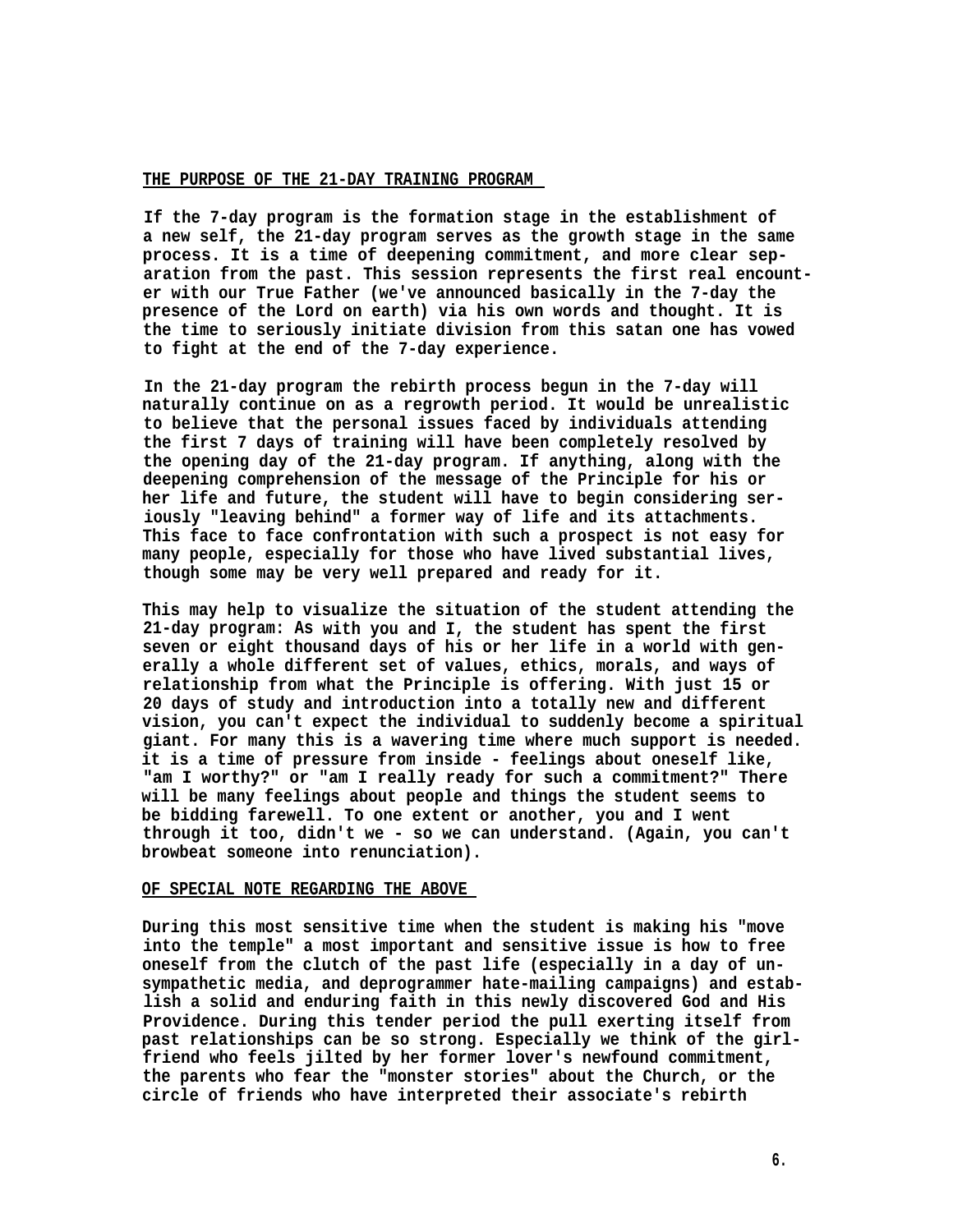21-DAY PURPOSE **(con't)**

**experience as Asian mind control. From all of these sources can and have come the strong tug. Simply, until the student can build enough of a foundation in faith and spiritual maturity and strength it isn't yet the time to go back home to witness to family and friends. Think of Jesus' words to his young would-be disciple:**

**"To another he said, 'Follow me.' But he said, 'Lord let me first go and bury my father.' But he said to him, 'Leave the dead to bury their own dead; but as for you, go and proclaim the kingdom of God." - Luke 9:60**

**These are lovely words for modernday believers, but if Jesus came to America right now and walked down the sidewalks of any American town uttering the same kind of mandate there would be real confrontation. Welcome to the new age!**

**There is no substitute during the 21-day program for the richness of deeper Principle study - both through the formal classroom sessions and through individual study. It is in the three-week program also, that the student can begin to research Father's thought. In understanding our True Parents' viewpoint and life we see the living Principle. Father's guidance, reflections, and attitudes are in themselves a priceless education. Of special value during this program are the testimonies of those who have had substantial experiences with our True Parents and been personally educated by them in terms of guidance and direct example.**

**The 21-day program represents also the student's first real taste of internal guidance. Topics dealing with faith, cain and abel relationship, prayer, family life, and other related topics are all important for the new person. Related to this, it is also good and fair to the new student that there be a progressive program of orientation on the practical aspects of our daily life, ie., heavenly manner, cleanliness, etc. This is a good series for the program mother to teach. (Our program needs both the big vision and the practical steps to make it come true.)**

**Make no mistake, our purpose during this program is not simply to instill in our students abstract concepts and beliefs but to help them send down strong roots of faith, develop conscious Principle life, and build a living relationship with a living God and True Parents.**

**To conclude very clearly - the 21-day program is the session in which the student should be able to make a clear decision for God, and a clear separation (change of direction) from satan. This solid resolve will carry him or her through future challenges.**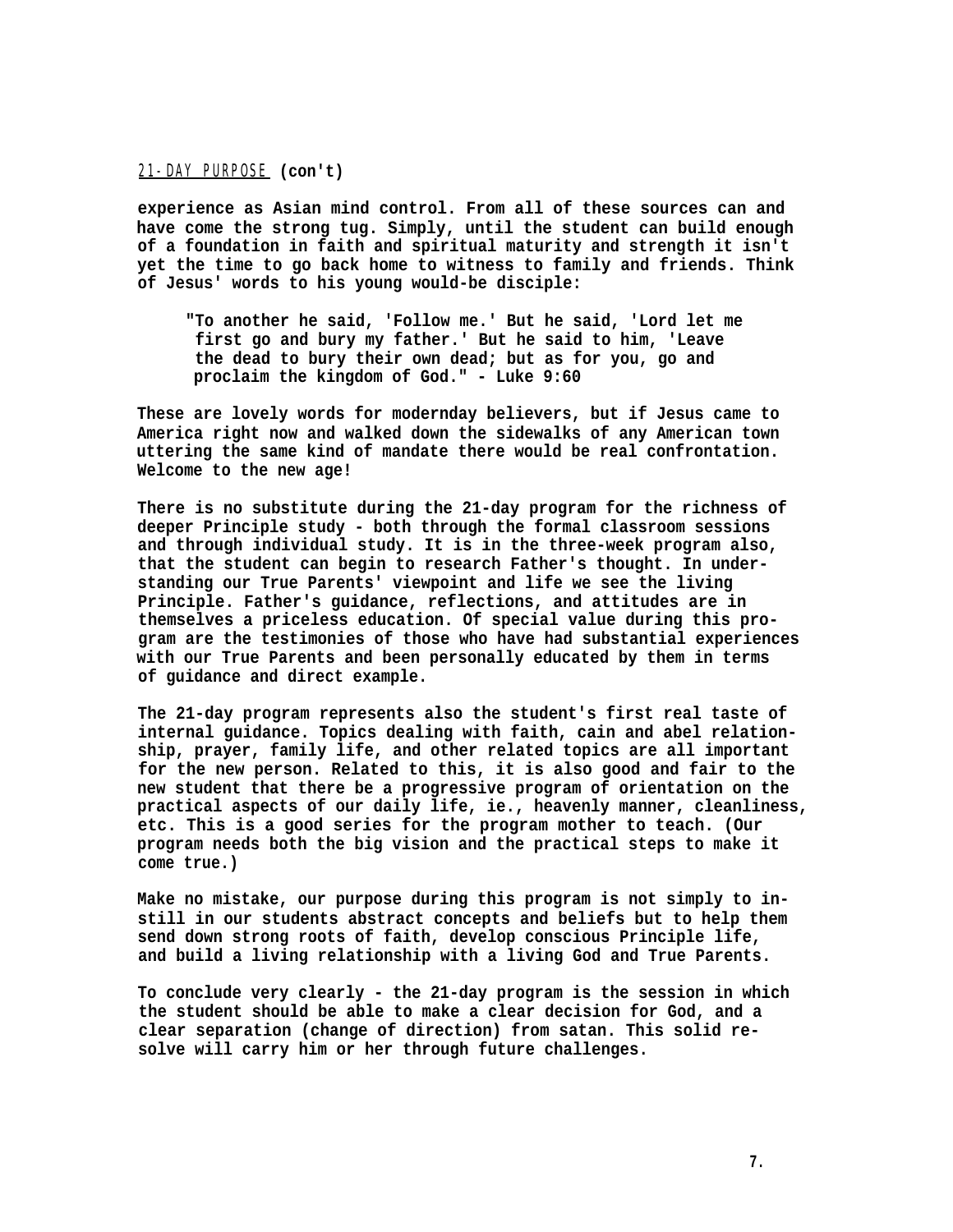# **THE KEY POINTS OF THE PURPOSE OF 21-DAY TRAINING**

- **1. To truly bring the person to the side of God.**
- **2. To allow the student to really clear up his or her past circumstances, especially attachment to relationships that holds the person back from progressing into the spiritual life.**
- **3. To fully focus on the study of Principle; including the initiation of study of Father's thought, internal guidance and daily life guidance.**
- **4. To give the student the experience of real transformation. Only after this can a person begin to understand how to gain a substantial victory over satan. (Note: Very important to this transformation process is the experience of prayer; both individual and as a group. There will be times when the whole group wants to go to a mountaintop or seashore, or anywhere appropriate for a vigil together...wonderful experience.)**

**Remember, the information above doesn't presume to be a detailed recipe for success. Within these guidelines there are many possibilities for your development and input.**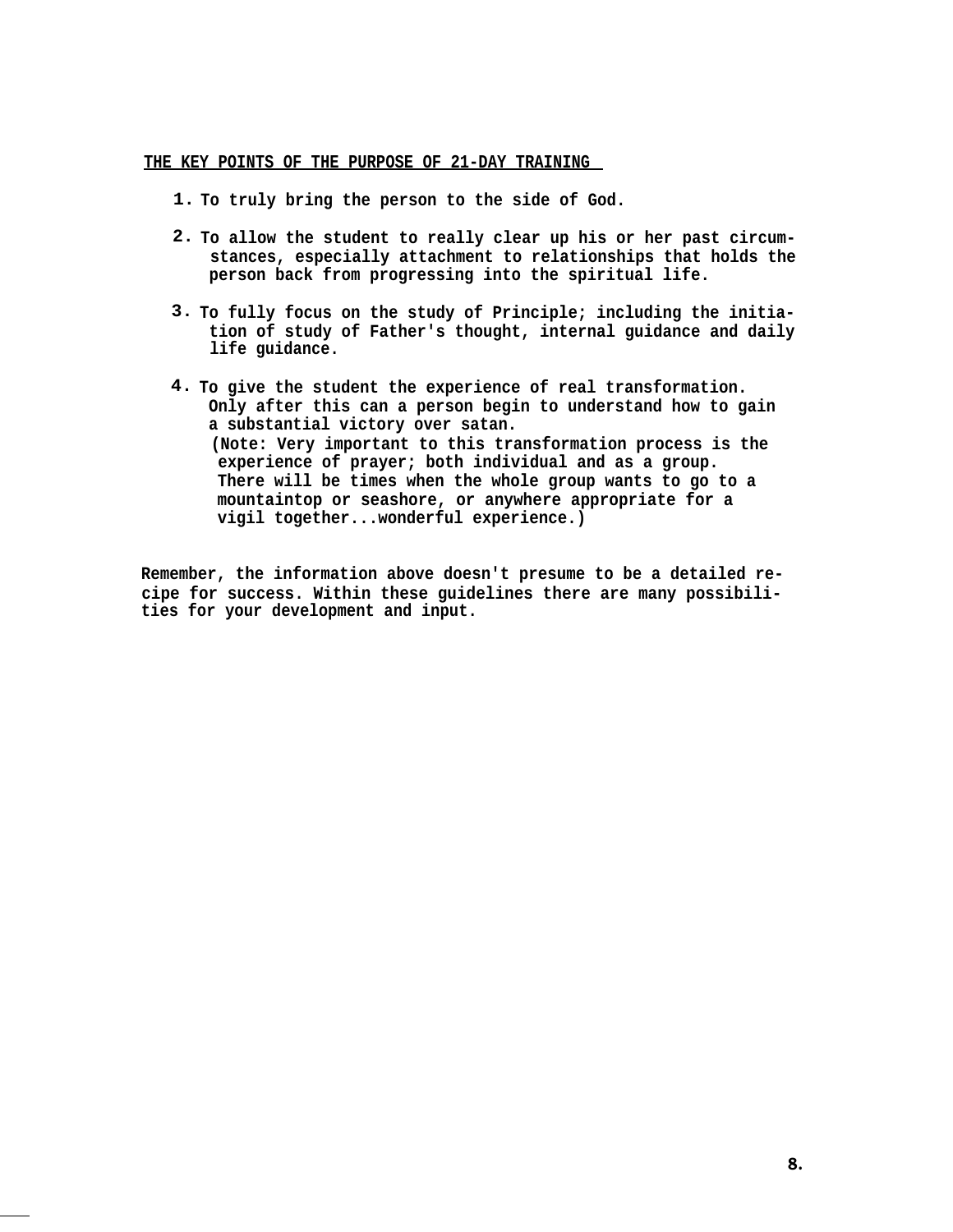#### **THE TRAINING PROGRAM STAFF**

**In the following few pages we would like to talk about the various • members of the staff in terms of attitudes and responsibilities. We will not separate the 7-day staff from the 21-day staff here but rather prefer to lay out a more general picture. Detailed day by day staff duties can be hammered out in the staff meetings prior to your programs.**

**There could be a book written on each of the staff members in the fundamental phases of our educational system. Because this is a more brief treatment we will use just a page or two for each of the various staff members. We'll try to focus on key points regarding the missions of: THE COORDINATOR, THE LECTURER, THE MOTHER POSITION, THE GROUP LEADER, with a note at the end on the KITCHEN STAFF and the attitude of the SPIRITUAL PARENT.**

## **THE PROGRAM COORDINATOR**

**In the following lines we'll look first at the external job the coordinator has to fulfill, and then reflect on the attitude of a good coordinator.**

### **The Coordinator's Job**

**The coordinator's job is to coordinate. That sounds simple doesn't it it isn't. What has to be coordinated is time, people, activities, vehicles, equipment, food, money - basically the whole environment of the training program.**

**Long before the training begins, the coordinator should have his checklist prepared, with all of the above mentioned items, and probably other .items, included. In addition to the checklist, it is good if he can draw up a box calendar with all of the days itemized in terms of schedule and the needs of that day laid out clearly. In case of days where there hasn't been a final decision made as to activities, the coordinator should try his best to confirm the needs of that part of the schedule as soon as it is decided.**

**Day to day there are bound to be changes due to many factors, so as the program proceeds the coordinator should check and double check, even though he may have organized the day at a much earlier date. This means at staff meetings, and in those short meetings with other staff members, the person doing the coordinator's job is always following up, following up, confirming, confirming, confirming. His job is to assume nothing. Why all this stress on organization? OK, let's go back to the birth analogy we used before: Can you imagine a delivery room where the medical instruments were in disarray, or even missing, and the doctor got there late because the man who was supposed to inform him gave him the wrong time? WHAT A MESS! What tension there would be.**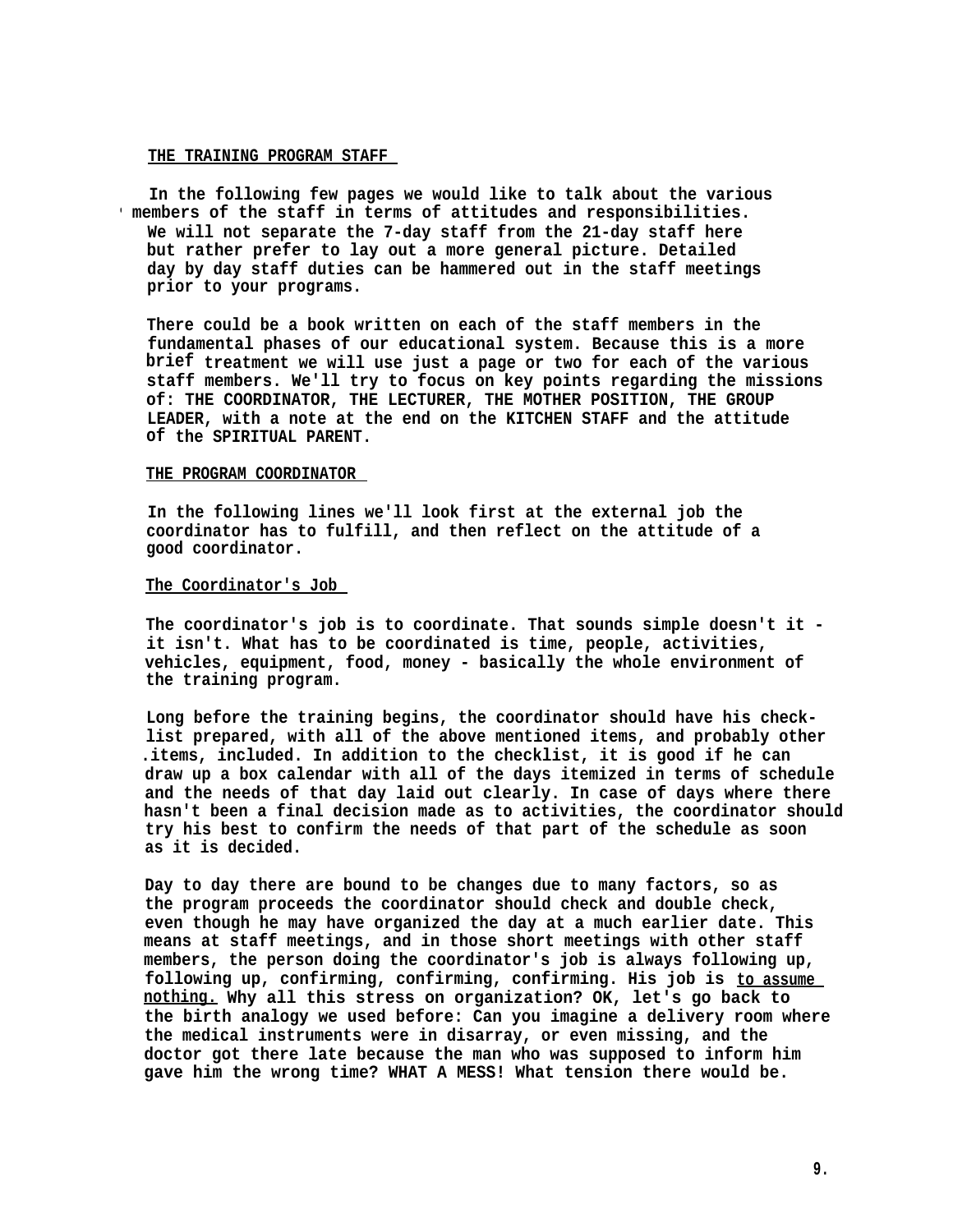#### **THE PROGRAM COORDINATOR (con't)**

**Well, the equivalent has happened at training sessions - with similar results.**

**The spiritual rebirth and growth process of trainees demands a smooth and well-planned atmosphere. If things and time schedules are always going wrong and being changed around, it creates a bumpy kind of tension that makes the birth and growth of new spiritual children difficult. It is actually arrogant of any coordinator or staff to think it is okay to change activities and schedules around on a whim. Plan well and keep sudden changes to a minimum. (Of course, there are special exceptions to the rule.)**

**In staff meetings, and in general, good communication should be the rule for the coordinator; he should be Trecise and decisive, and, of course, also open to staff suggestions. (Of note here is that in the staff meeting, if the lecturer is leading, there should always be a report slot for the coordinator. I can remember staff meetings where we all had a very deep spiritual sharing together, and the coordinator went out afterward frustrated because in all of the rapture the coordinator had no chance to give a report or confirm activities for the following day, which led to tension and sometimes chaos.)**

**Finally, the coordinator is responsible for the cleanliness, punctuality, and participation standards of the program. He will have ample opportunity each day both in front of the trainees and behind the scenes to do his best to insure an atmosphere that is cooperative, harmonious and tight (in the good sense).**

#### **The Coordinator's Attitude**

**If the above makes the coordinator seem like an egghead with a notebook, this isn't intended. We didn't speak, yet, about the attitude of the person doing the coordinator's job.**

**The coordinator needs a lot of prayer. It is sometimes the problem of a coordinator that he gets involved in the practical and forgets the spiritual heart of his job. It will show. •**

**The coordinator is the host of the training session, appearing before and after each lecture, and during literally all of the public activities he is like an MC much of the time. In fact he will have just as much a role in setting the atmosphere of the session, perhaps more, than the lecturer. His warmth, not only his accuracy of direction, will go a long way toward rounding out the group spirit of the session. It is also important that he be in harmony with all of the staff members, particularly the lecturer and mother of the program. (Note: the matter of the coordinator's relationship with the lecturer is very important. He should know clearly that he is not in competition with the lecturer,**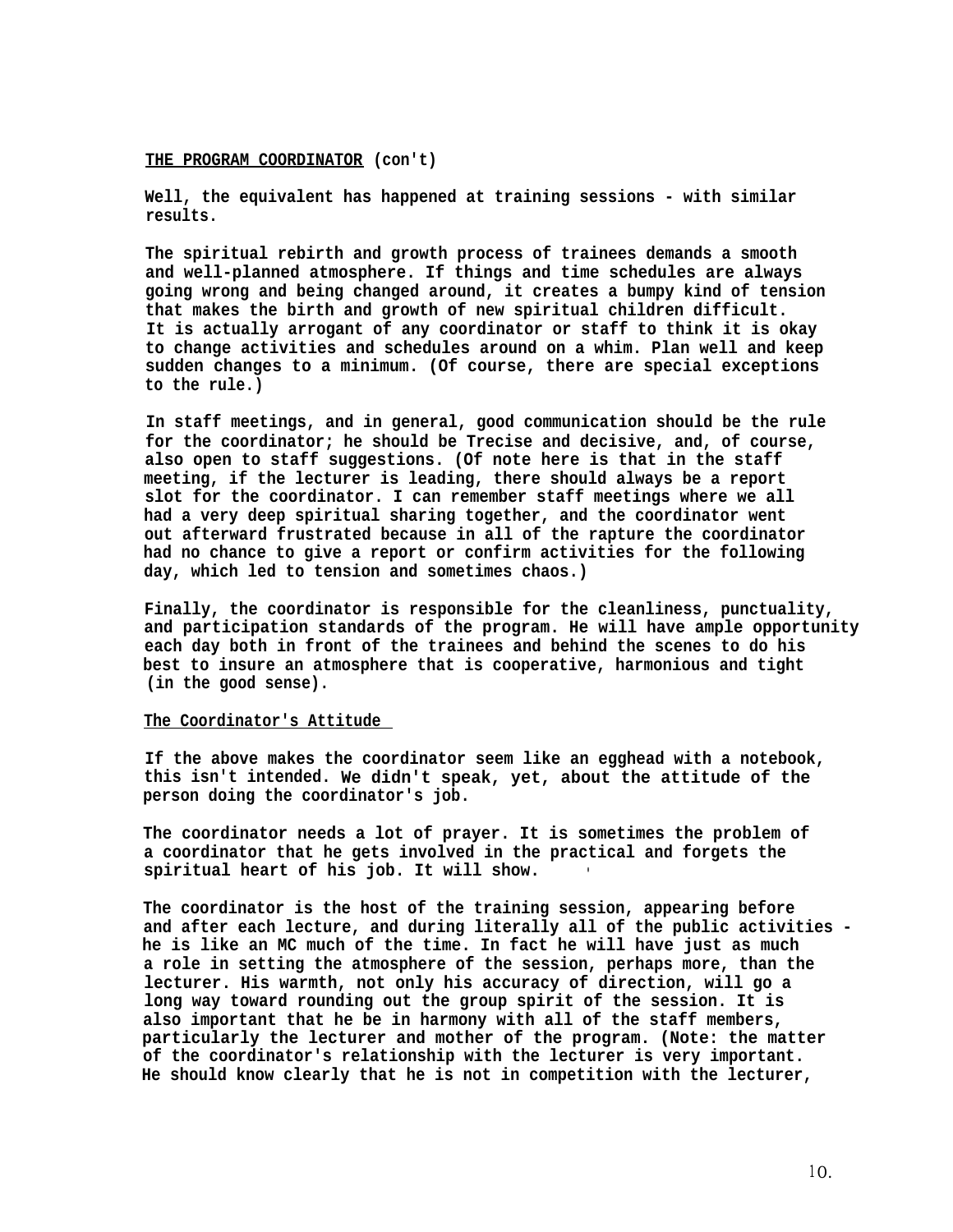### **THE PROGRAM COORDINATOR (con't)**

**but is a John the Baptist for him. He should always be aware of how to help the members prepare for the Principle and the teacher. There is nothing more beautiful than a coordinator and lecturer who respect and love each other - and there is nothing more disgusting than a coordinator and lecturer obviously out of harmony, or competing with each other.)**

**It is good that the coordinator can stay close with the trainees and be a big brother for them. Of course, duty comes first, but it shouldn't become an excuse for too much distance from the trainee family.**

**There are a million and one things to cover here but we hope this gives some main flavor and clarity with regard to the COORDINATOR.**

### **THE LECTURER**

**(Note: We won't deal here with the lectures that are to be given in the various programs; please see the schedule section for that information. We will speak here, again, of general attitudes and responsibilities.)**

#### **The Lecturer's Job**

**Just as with the coordinator, the lecturer's job begins well before the training program. This means the preparation of the presentations that are to be given. It isn't enough to quickly cram at the last minute for the lecture - after all isn't it the main point of the whole training? If the coordinator is getting his laundry bags assembled 5 days before the program, then the lecturer should be getting the word of God together in like fashion. GOOD PREPARATION - DON'T FEEL GUILTY FOR TAKING THE TIME YOU NEED.**

**A well-prepared lecturer is a clearer lecturer. At the time when new students are going through the rebirth process, it is important that they have clear explanation of God's word. While older members may be forgiving of a looser type of presentation, new people don't have that much latitude. When babies drink milk, they are serious.**

**The lecturer needs to be objectively aware of the level of understanding of his audience. If he has been lecturing a long time to an audience of older members, then suddenly finds himself teaching in the 7-day program, the teacher has to be aware of slowing down and coming down somewhat to make himself understood. Be adaptable.**

**A good set of notes is always important. These are an invaluable teaching aid. In fact, as a lecturer gains in experience, his teaching library will probably expand. Constant study is important with the lecturer, just as with a doctor or lawyer.**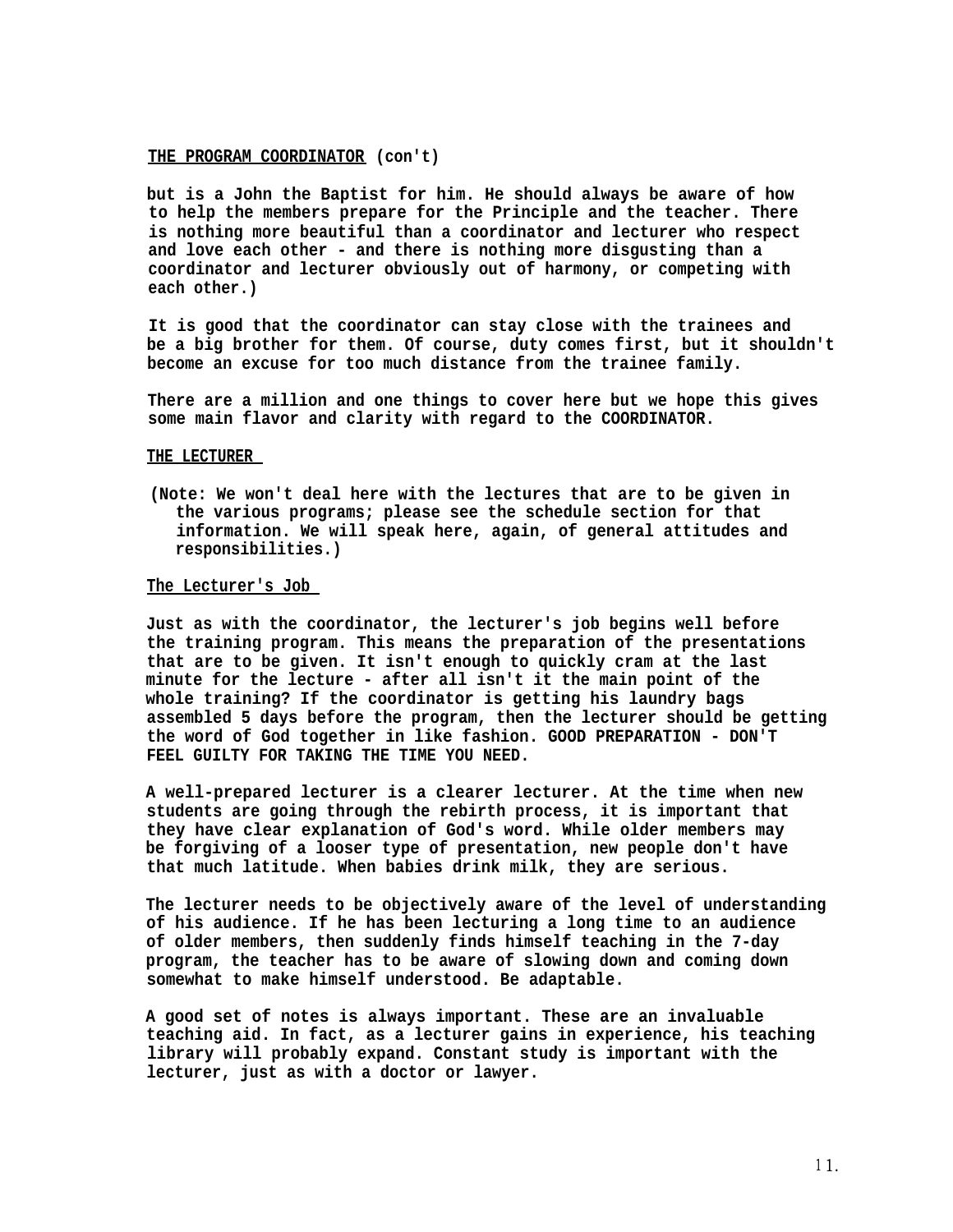### **The Lecturer's Attitude**

**Much of the lecturer's job is tied up with attitude. Let's list a number of points:**

**First, the lecturer's attitude toward God, True Parents, and the Word is very important. It is the main heart of his work. This means prayer, and the constant awareness to be nourishing oneself for the sake of those that will be taught. When this attitude of reverence is missing, the lecturer can't really nourish the students. Beyond the words of the teacher, this silent element of heart and spirit - transcendent of techniques, good logic, or flashy presentation - is the essence of a great lecture. God will always work through this channel.**

**The attitude of the teacher to the students in the program is always important. It could be summed up in two words: truth and love. Since the lecturer represents the Word of God and the Messiah, he is a father figure for the members. They expect a lot out of their father. He should be well-groomed, with good posture and be neatly dressed.**

**In sharing the content of the Principle it is important that the lecturer always be mindful of good balance. Good examples and stories can always help the class grasp the lecture more clearly. But it is disrespectful to God and to the members when the speaker gets carried away with himself via too many stories or jokes. The people came to hear the Principle, and the lecturer should respect that hunger.**

**Although there are different convictions, we would say here that it is good, as with the coordinator, that the lecturer can be close to the students. Not just from the front of the classroom, but whenever there is some time to visit with them, answer some questions, or help someone with a personal concern. As before, the lecturer is like the father of the program and should be aware of the needs of his family. (This closeness will always help a lecturer to do a better job as a teacher. There is always a certain emptiness when the lecturer is coming toward the end of a program, covering very deep heartistic material, and thinking to himself that be barely knows anyone in the classroom. Yes, the lecturer is a bridge for God's Word and Heart, but a bridge must be connected at both ends - with God and with the students.)**

#### **Special Note**

**There will be questions about the relationship between the lecturer and the coordinator. In this writer's experience as a lecturer, the lecturer is most often also the director of the program - the so-called lecturer/director. This is natural since he is in a more internal position than the coordinator, and like a father figure to the program. In addition, the lecturer/director is the leader of the staff. It is he who is responsible ultimately for the unity and integrity of the staff. He should work closely with each staff member, especially the coordinator and mother. By supporting the staff, he**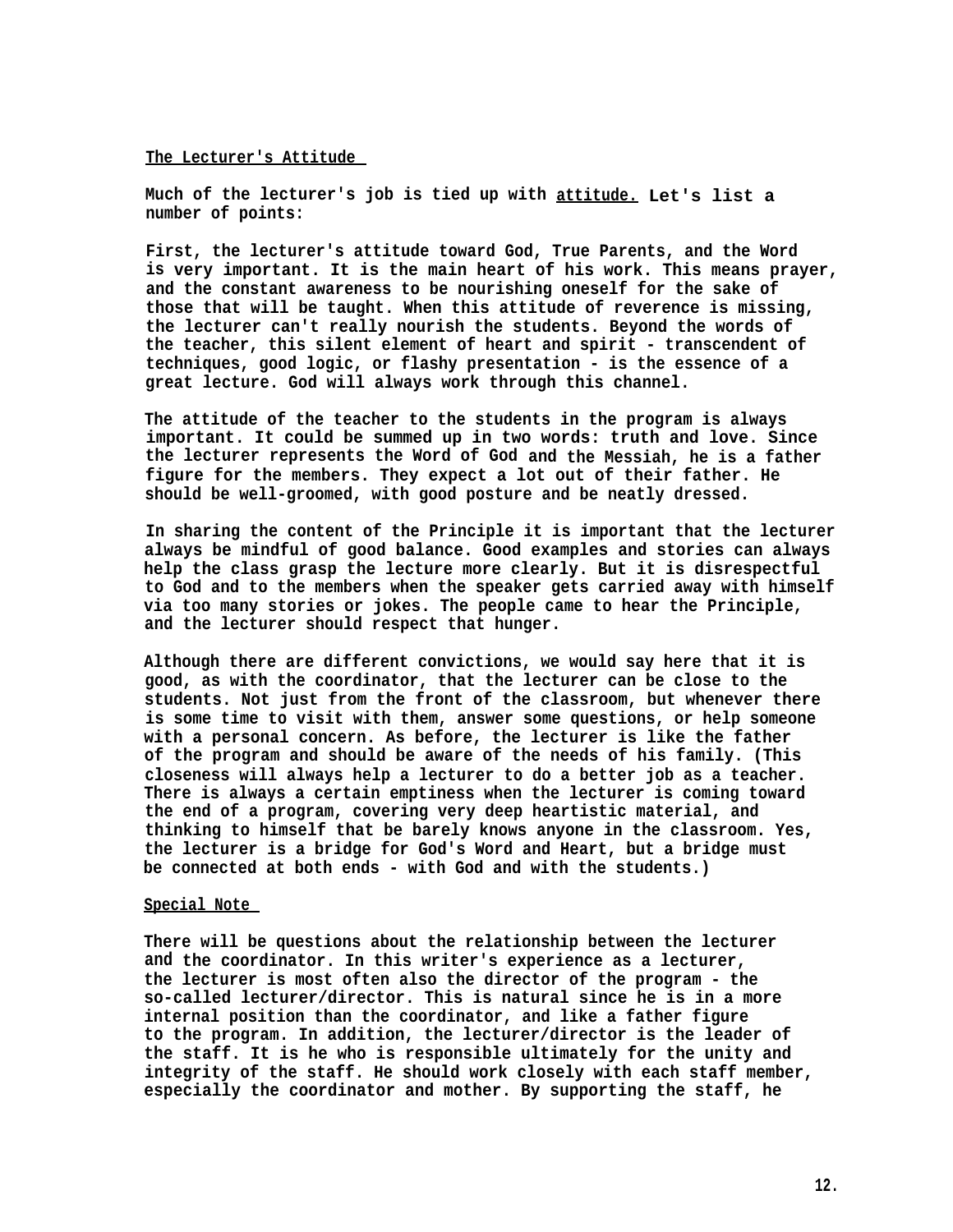## **THE LECTURER (con't)**

**supports himself since they will do their job better and make his job lighter. (One point that has cropped up more than once in this lecturer's life with the training programs is that sometimes the staff gets sacrificed while the lecturer/director is having a "love affair" with the trainees. Remember that the staff needs attention and investment too every lecturer/director should make this a special point to work on.**

**The relationship between the lecturer and mother figure will give him a good understanding of the issues trainees are dealing with. (In the 21-day program, the lecturer may, in fact, do some counselling as time permits.) Daily communication should happen between these 2 people. Even a daily time for prayer is a powerful help for the training. It is like the father and mother praying for the family.**

**One final point is that the lecturer/director does well to really listen to group leader reports at staff meetings; it is another important way to understand the situation of the trainees. With this understanding, the lecturer can know where to focus in his presentation.**

**In conclusion, if you are just beginning in the responsibility of lecturer or lecturer/director, try to find people who have had experience, and have a good talk with them about their own realizations.**

**NOTES:**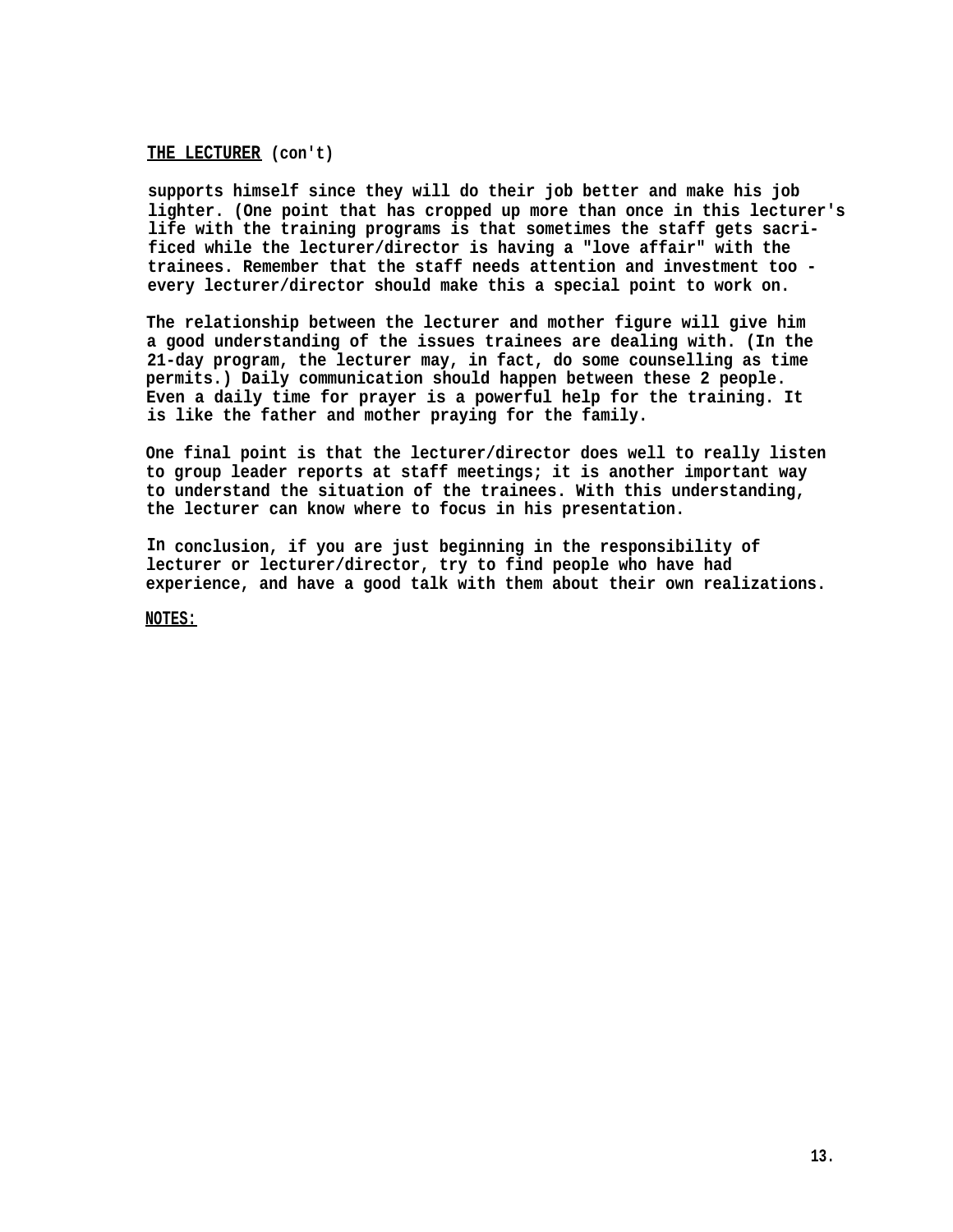#### **THE MOTHER OF THE PROGRAM**

**The position of the program mother is a very important responsibility. She is not there to simply serve tea or to add a feminine element. Her responsibility is the same as the mother of any family, a pivotal role. She is a bridge person, and the center of so much communication. We'll examine her job and attitude here.**

### **The Job of the Mother**

**The mother of the program is in a parallel position to the mother of any family. She, like the coordinator, will concern herself with the practical side of things: kitchen, bedding, laundry, etc. But at the same time, she will focus a lot of attention on the spiritual side of the program, primarily on counselling.**

**To break it down, the mother of'the progrard should, on the practical side, have good communication with all the practical aspects of the training program. While she may not be directly handling all of those functions she should, from before the start of the program, have an overall awareness of the kitchen staff and routine, the sleeping situation of members, and, in general, the physical operation of the session. Of course, the coordinator will be in charge of these things, but he and the mother figure should have an open communication regarding the maintenance of the members.**

**The mother figure will be very central to the spiritual welfare of the members as the key counselling figure of the program. (It is good that the mother has adequate counselling experience, and be a more mature member.) She should see to it that her schedule allows her good time every day for a lot of person-to-person sharing with the members; this is more and more important with progression of the 7- and 21-day programs.**

**Especially in the 21-day program, the mother may be called upon for daily life guidance. Although this hasn't always been the practice in our 21-day sessions, it is recommended as part of the teaching program. For example, perhaps the mother can take a few mornings to give daily life guidance for the morning service.**

## **The Attitude of the Mother**

**Naturally, the mother should spend her share of time in prayer for lecturer, staff and trainees. Her spiritual support is an important factor in the training. Like anyone else carrying heavy responsibility, she can get sidetracked away from the prayer room. For that reason she should make double effort to keep a prayer routine.**

**The relationship that the mother figure has with the lecturer/director is vital. She functions as a bridge between him and the trainees.**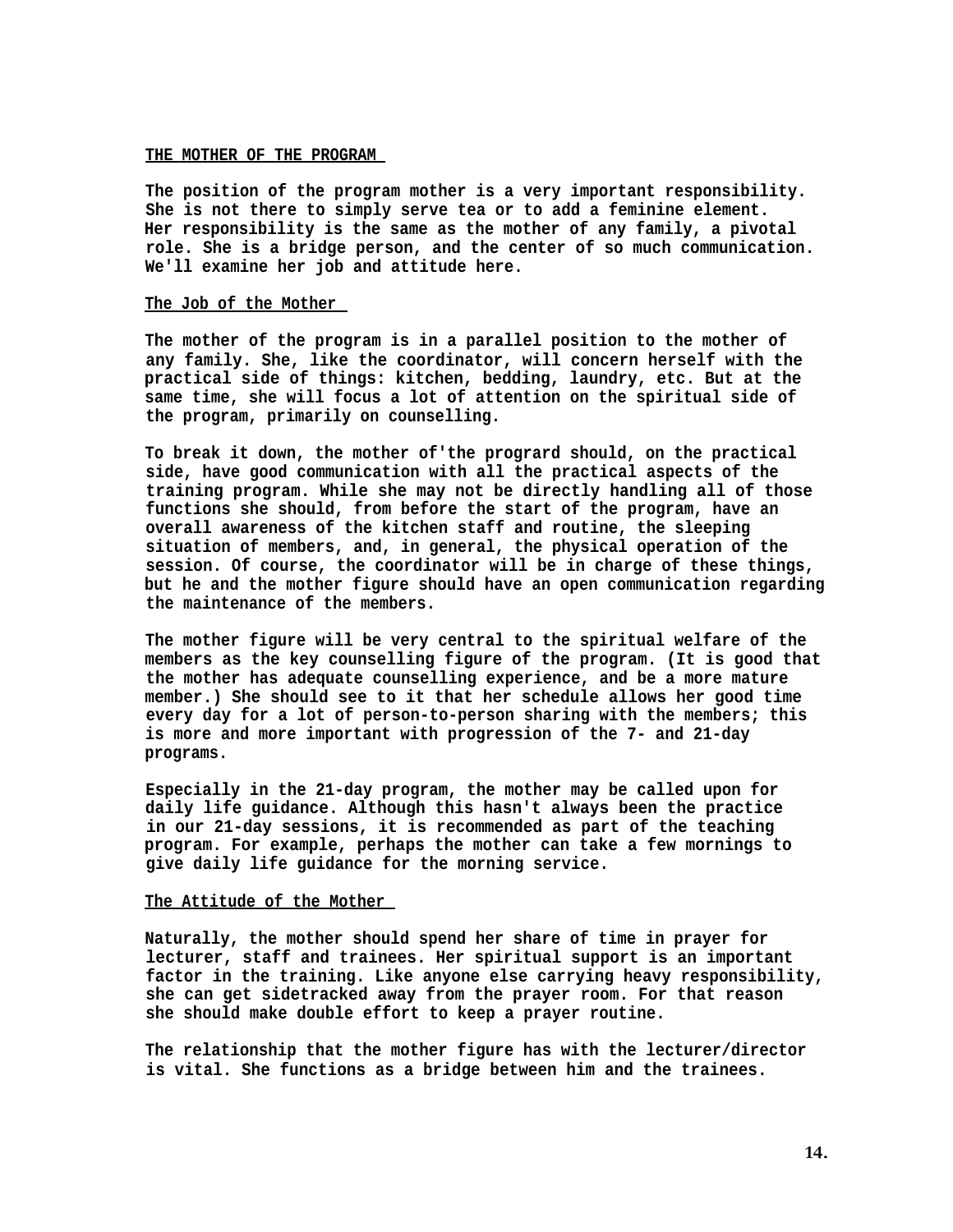#### **THE MOTHER (con't)**

**She must be well connected to bring greater union between the father and the children. This bears going into. Let's look into two cases.**

**In the first case, we have the mother who is excellently connected with the trainees, but in conflict with the director. Though this mother may have deep and penetrating insight and be spilling over with wisdom, she still won't be able to do much good. Without the connection between the mother and the father of the program the lihk with God is basically not there as it should be. This sister may say, "But I have helped many through my counselling." But the fundamental problem will not have been solved until there is unity of the parent figures. The lecturer/director and mother of the training should be mindful of this fact and build a strong union in sharing and prayer. It is in a very real sense the heart of the program.**

**The second case is the opposite. Here we find the mother and lecturer/ director of a common opinion about everything. It sounds good but in this case the sister lacks any real connection to the trainees. She contents herself to be the second in command who repeats what the director says, but has no substantive connection with trainees. The mother in this instance could be largely replaced by a tape recorder. The trainees need understanding, someone to hear them out, and a person who can represent them sincerely to the director. Isn't this the role of the mother? The training program isn't that much different from the standard family, with the mother binding father and children together.**

**When the mother is in right attitude, the session can be very deep and powerful, with the big vision of the Principle and the closeness of a family where each member is known and being cared for. Both elements ,are crucial to a good program.**

**In relationship to the staff, the program mother shares the parental responsibility of the lecturer/director. Staff members will often come to her for sharing or personal needs. The lecturer/director and mother should never make the staff members lonely or jealous by spending too much time together to the exclusion of the staff.**

#### **Two Last Points**

**Accessibility - the mother's position calls for her to "distribute" herself evenly among the students, and to be visible and accessible. She must be aware of not spending too much time with one or a few students while forgetting others. (We use the word "forgetting" because even if she isn't forgetting the other students, many will perceive it that way if she is always with the same few. The spiritual child is every bit as sensitive to this as a physical child.) Therefore, our mother figure must move among her large spiritual**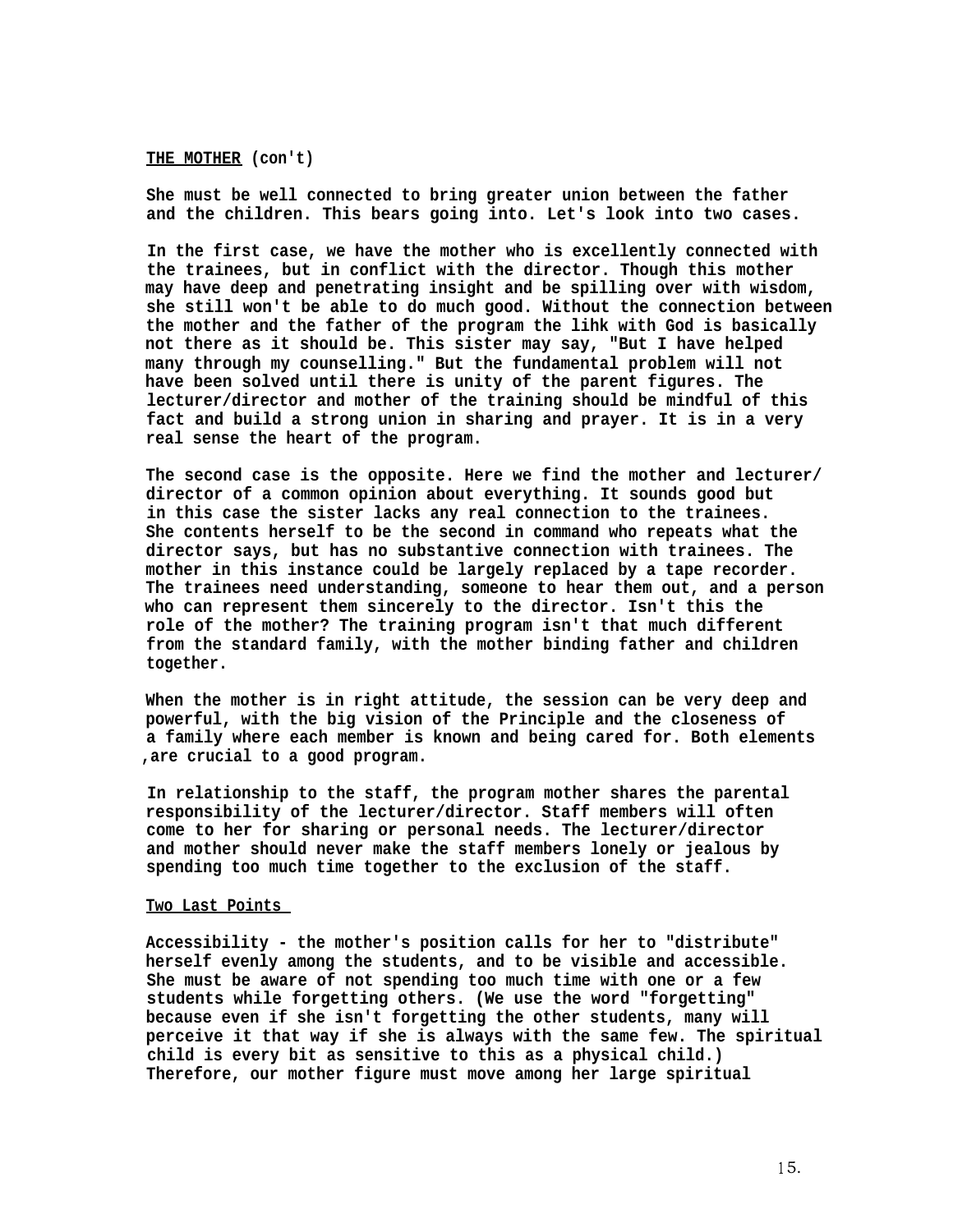**THE MOTHER (con't)**

**family with sensitivity and equanimity.**

**The Staff Meeting - Finally, the role of the mother in the staff meeting is far more than serving refreshments. She should be ready to take a good part in general staff discussion, especially in evaluating the individual situations of members. Her more in-depth perception of members and knowledge of their circumstances as the result of her counselling can round out the regular daily care process.**

**Note on counselling: Although this short manual won't go into much explanation on the important matter of trainee counselling, there is one item that should be brought up here: confidentiality. Although the mother figure may feel free to bring up certain things she has discussed with trainees in the general staff meeting, such as feelings about the session or various observations, there are other matters that may be highly confidential. Embarrassing sexual problems, or any number of things that the trainee has shared in confidence and trust should not be brought out by the mother. Each of these confidential matters must be handled with care, case by case.**

**NOTES:**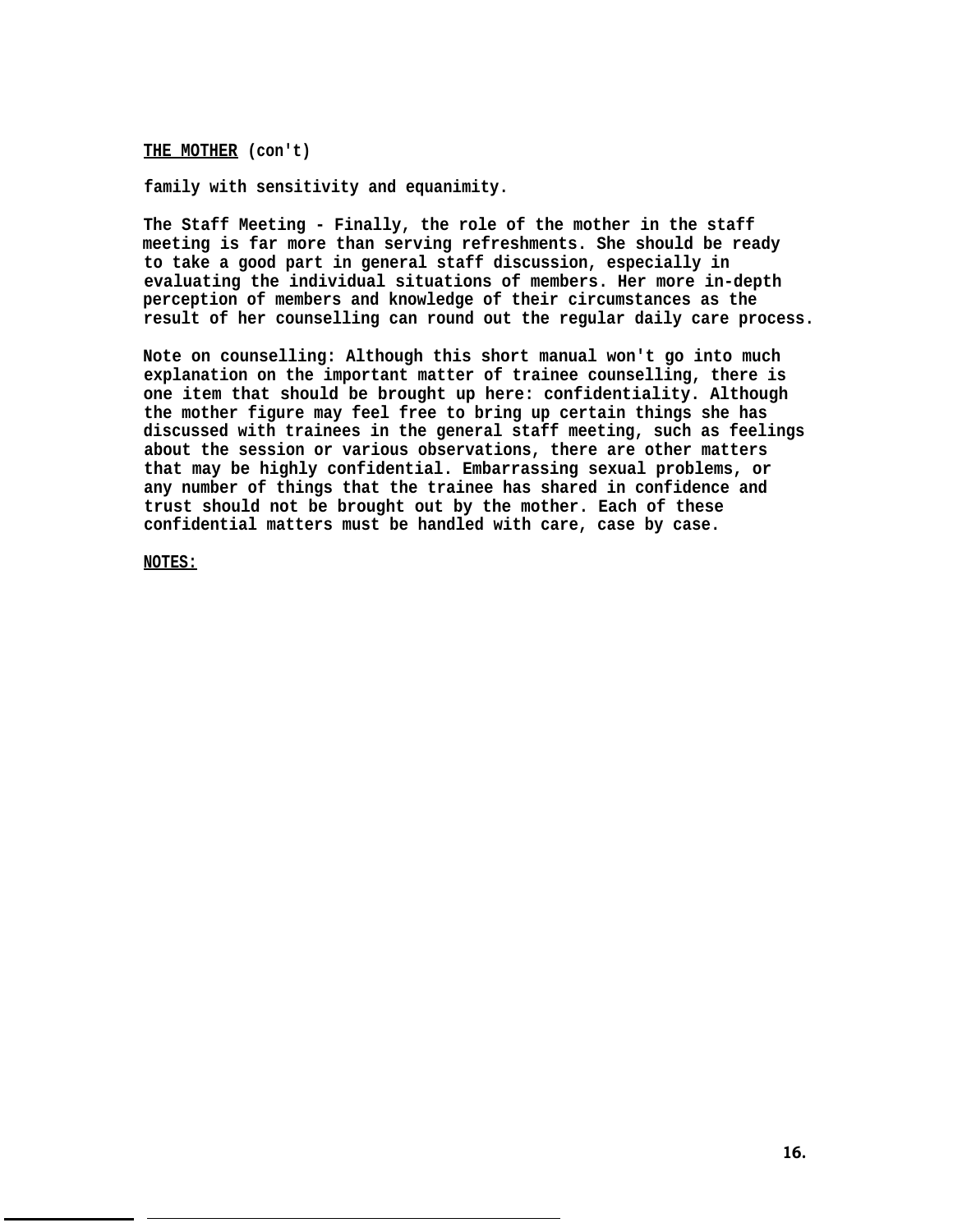### **THE GROUP LEADER**

## **The Group Leader's Job**

**The job of the group leader in the fundamental programs is that of a big brother or sister, teacher, counsellor, shepherd, organizer, stage director, and father confessor among others. He or she has to take on the responsibility for, usually, anywhere from 6 to 12 people during the session in terms of bringing them through the experience of training.**

**Guiding people through training is not just leading meetings and asking how they liked the lecture. All the above mentioned roles, and probably more, will be demanded of the group leader during the session. To speak honestly, the position of GL is one of the often neglected roles in the staff structure, in terms of proper orientation and preparation. It is an error to believe that begause the GL has fewer people to deal with, the role is of secondary importance.**

**As each GL shares his or her report during the program's regular general staff meeting, the importance of the GL role becomes obvious to any director who cares about the trainees in his program.**

#### **The Group Leader's Attitude**

**Daily prayer for any GL is a vital necessity - prayer for the program as a whole, for the lecturer and mother, for the students, and, naturally, for his or her own group. Particularly in regard to the group, prayer will help the GL release pressures by opening up a heavenly "valve" to God. Through daily prayer and reflection the GL will be able to see and deal with group members in a more Godcentered and conscious way. Attitude of prayer is crucial.**

**In relation to the lecturer/director and mother of the training session, the GL stands as an all-important bridge to group members. He or she needs always to be aware of representing the lecturer/ director in his or her dealing with the group - to connect them with the whole purpose of the training. It is sad to see a group leader who has separated the group off into his or her own private little program, or who is just out of harmony with the director. That GL should ask himself or herself the question: "What if every group in the session did the same thing?" Then there would be no session. It is the same in the opposite direction - the GL is the voice of his or her group to the lecturer/director. As the "shepherd" of a smaller flock within the bigger flock of students, the GL owes it to God, the lecturer/director, and to his or her own group members to communicate their reality clearly and regularly, both in staff gathering and informally.**

**How about the GL and the group itself? First, a good working knowledge of the Principle is required of any good GL. There will be many**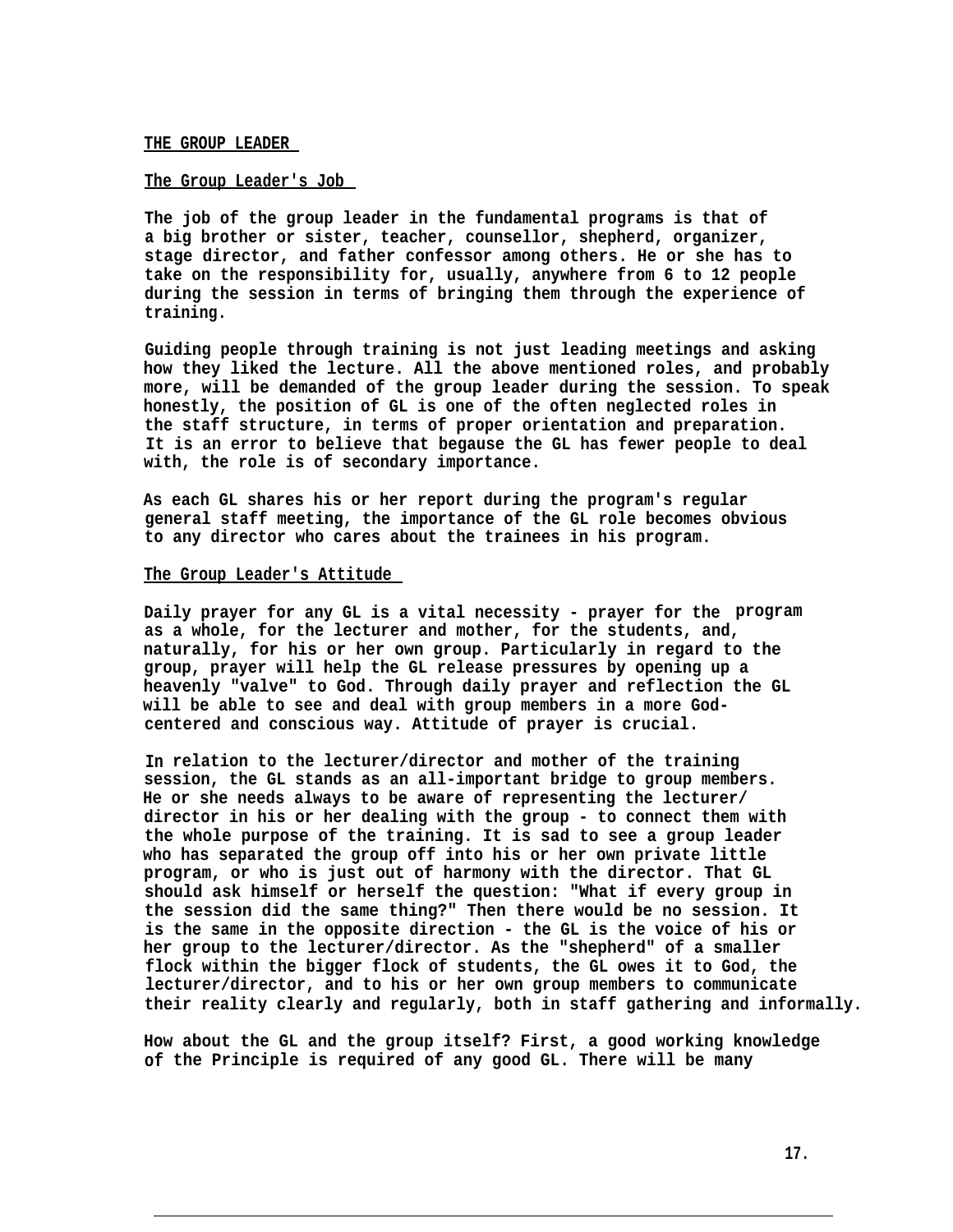## **THE GROUP LEADER (con't)**

**questions and much discussion during the program. Often, a trainee will come back to the group after a classroom session with serious questions or doubts. It is the GL who must deal with the issue the student may have hesitated to bring out in the classroom; this is common, and the GL should prepare for it. The best preparation is a regular study life.**

**The above brings up another issue that concerns the GL's attitude. It is the problem of the GL who brings his or her soapbox to every group meeting. This person is so busy explaining, encouraging, theorizing, and storytelling that his groups members have no chance to utter anything, and soon learn to sit and listen with inane smiles on their faces (probably thinking inside how hungry they are). This same GL will often come to a staff meeting halfway through the program expressing frustration at the "mysterious" problem in his or her group - the members don't have anything to say. Without realizing it, this GL has "trained" his or her members to stay silent.**

**The GL needn't think that he or she has to be superior in all fields of knowledge to his or her group members; he or she doesn't always have to make a comment on everything that is said. The mark of a truly mature GL is the ability to heartistically embrace and bring out his or her group - to lift them higher than him or herself. Sometimes the best group leaders say far less than the members of the group.**

**Getting to know each member of the group is important as the training goes along. It is best when the GL can find times to speak informally with each individual member. His ability to sincerely listen and understand will help the member bring things out that may not be possible for him or her to share in the group. Listening and genuine interest are among the most important things for any GL. Yes, genuine interest and listening. These are not techniques; they come from a heart relating regularly to the Heavenly Father of that member or group. (Someone once said, "You'll never lead the all if you can't lead the each.")**

**Good judgement is important for any leader. It is no different for the good GL. But the person leading the group should avoid the tendency to judge a group member's character or motivations too quickly or easily. (This is a common tendency when people are put into small circles for more than one meeting.) Again, it is the GL's mission to come to understand the lives of the members, know their challenges and problems, and invest himself in the group. To draw quick conclusions about a trainee before one has really gotten to know him or her hurts possibilities for growth, and warns all of the other group members to be careful of their leader. This is not a good development.**

**>‹, Important note: In the case of a group member who has problems that**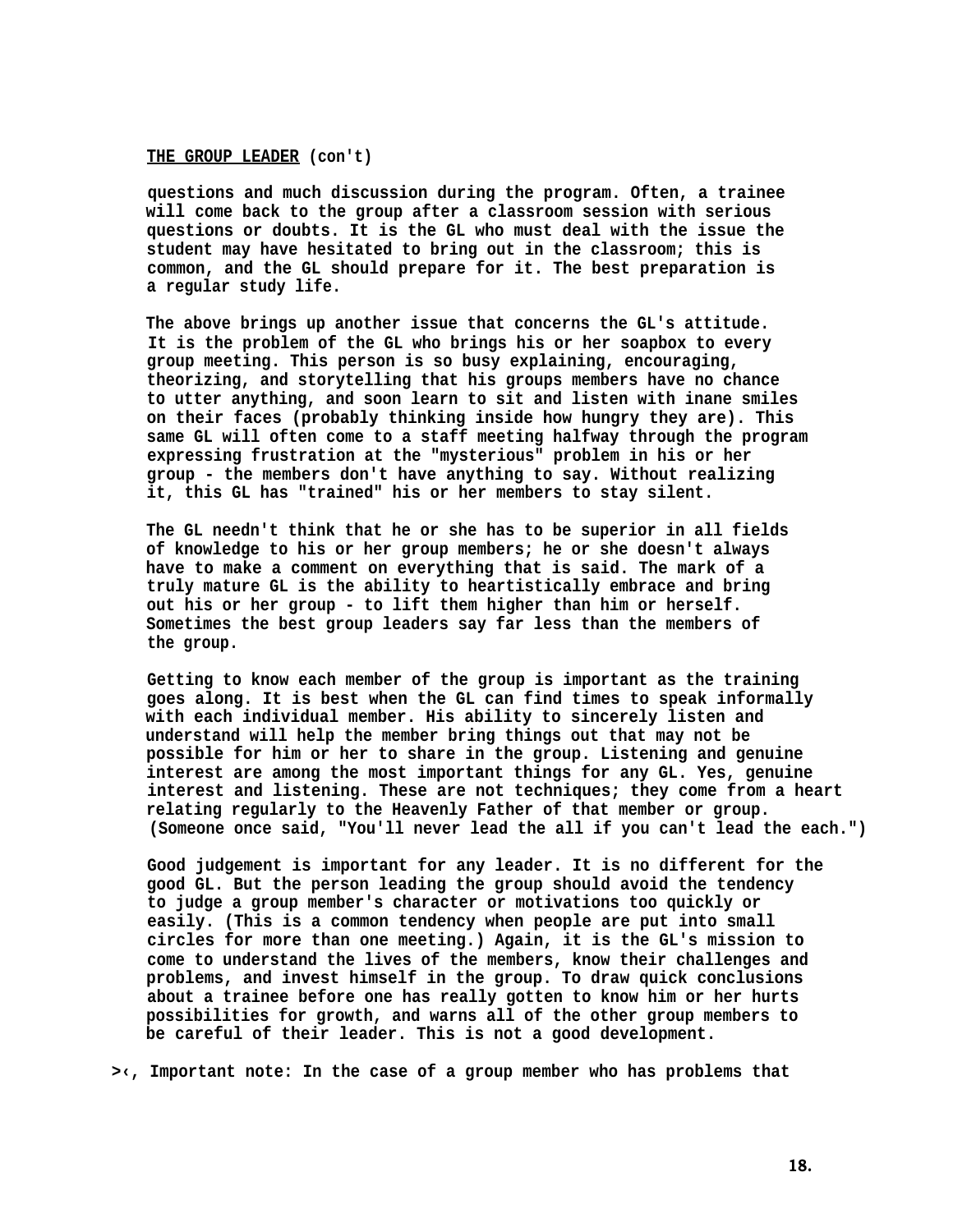### **THE GROUP LEADER (con't)**

**are serious enough to warrant sincere doubt about his or her participation in the program, the GL should speak with the lecturer/director or mother. Actually this kind of problem should not have to come up often if the program is responsible with its entrance policies. But if such a case should come up it should be handled case by case under the guidance of the lecturer/director.**

## **A NOTE TO THE KITCHEN STAFF**

**This manual is not going to presume to tell the members of the kitchen staff how to cook, or offer any of mom's favorite recipes. There is a note though which we'd like to suggest:**

**The kitchen is like a mother position for the training program. Those who work there, in their prayer at the day's beginning, and throughout the day should try to keep a harmonious and joyful atmosphere. Just as a mother wants to put the best food she can on the plate of her growing youngster, the brothers and sisters who work in the kitchen need to keep that same thought for the spiritual "youngsters" and staff of the training. Disharmony in the kitchen is bad for the staff, bad for the food and bad for the trainees. It is good if the kitchen staff can have regular, even if short, gatherings with the program mother for prayer and sharing, and working out any misunderstandings.**

### **A NOTE TO THE LECTURER/DIRECTOR REGARDING SPIRITUAL PARENTS**

**I would like to mention just briefly the spiritual parents of new students. Every program ought to have a short orientation for spiritual parents prior to the training about attitudes toward the group leaders, and the staff and the program as a whole.**

Many **a session has been disrupted by avid spiritual parents pulling their guests out of a group for personal counselling, monopolizing the spiritual chin to the point of distraction from the program, and generally exercising ignorance toward the program and its purpose. Well before the program begins, a well-qualified staff member should give clear orientation to all spiritual parents with the emphasis on unity with the staff and schedule. The orientation person may even want to deputize the spiritual parents as temporary staff members to dramatize the importance of working in harmony with the main staff.**

**NOTES:**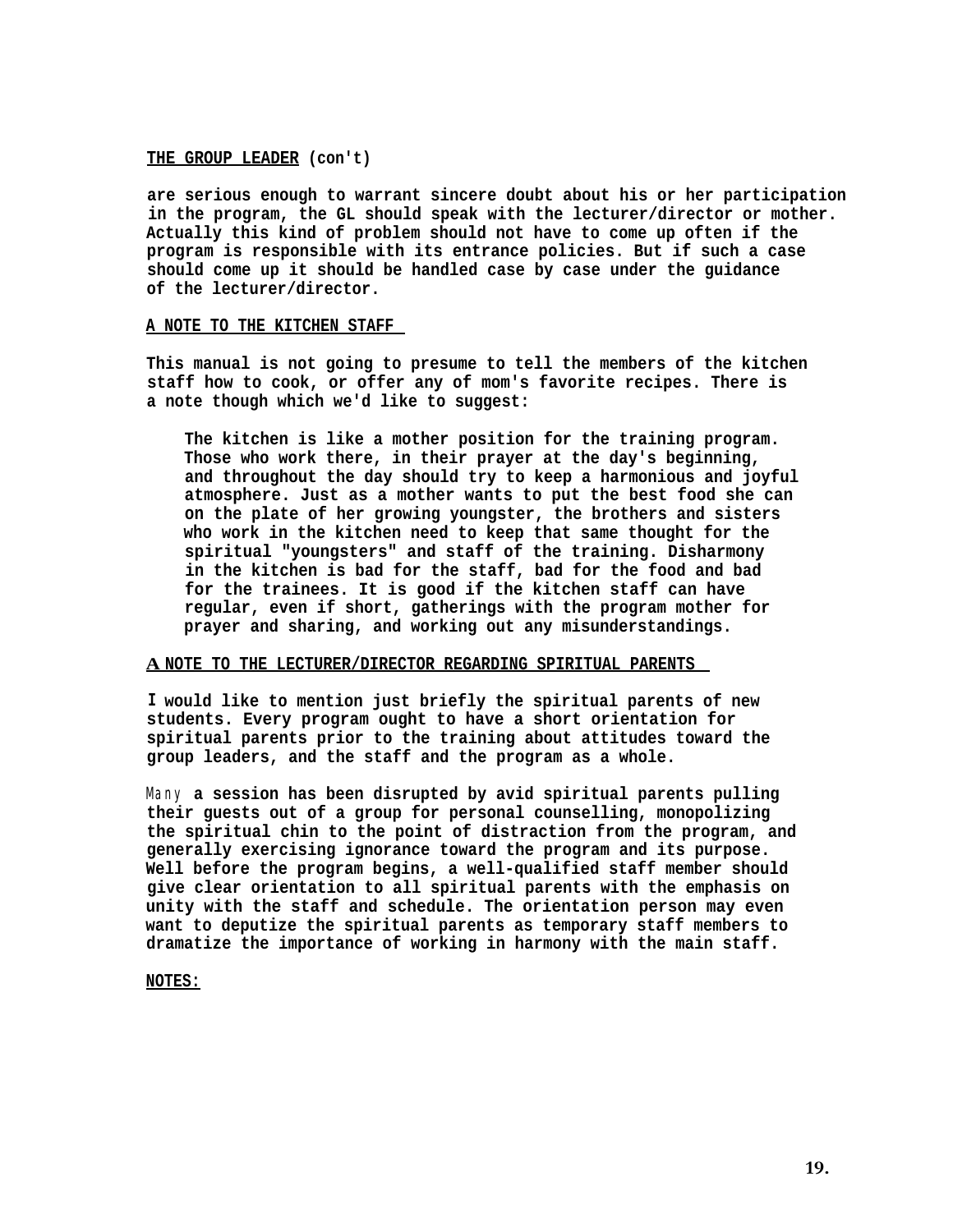# **INTRODUCTION TO THE TWO NEW SCHEDULES FOR 7- AND 21-DAY TRAINING SESSIONS**

**As was mentioned in the introduction to the manual, our two schedules may be new to you if you have become accustomed to a certain style of training session over the past years.**

**In keeping with the changeover in eras to the Children's Age, we need fresh approaches in education. What that means here is a more fully developed schedule in terms of the educational content of the training.**

**Someone may say that it is too much to give. so full an education at the 7- and 21-day stage. But, if anything, in the past we have often tended to undereducate people who many times were anxious to understand more. Time and again older members come wearily into the 40- or even 120-day sessions with problems that could have been solved by a more effective early education in the Church. Wonderful fellowship is absolutely important in early education sessions, but what carries one over the challenges in the later times is solidly based faith and understanding of one's Providential role.**

**We are not calling for a strictly academic education through these schedules; the role and attitudes of the staff in the earlier part of this manual should make that clear. If anything, the staffs that take on the challenges of the following schedules will really have to prepare and develop deeply. Again, it isn't schedules that finally determine the great training session, but those who are leading the way through those schedules.**

**The coming three years will demand a lot from ourselves and from the new members who will join through the 7- and 21-day sessions. They will need all the. spiritual food, love and understanding you will be in a position to offer through these sessions.**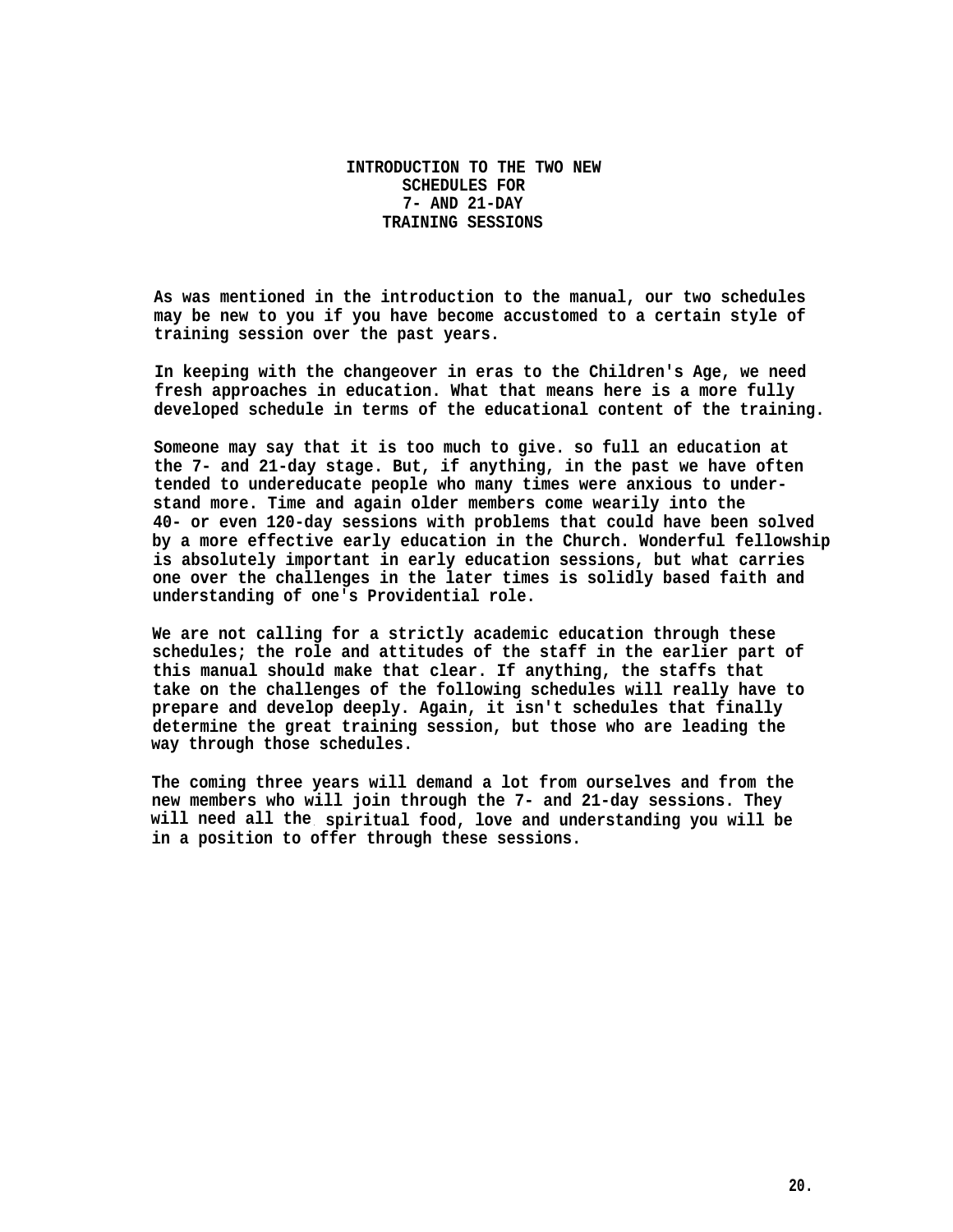## **THE 7-DAY TRAINING SESSION SCHEDULE**

# **The Daily Schedule:**

- **6:30 Morning staff meeting and prayer**
- **7:30 to 8:20 Trainees wake-up and exercise period (music is good here)**
- **8:20 to 9:00 Prayer meeting and inspirational talk for the day (can use Bible or inspirational quotes or Father's words) (On Monday morning, this period can serve for 7-day orientation and some explanation regarding the significance of the Unification movement.)**
- **9:00 to 10:00 Breakfast by teams (with the possible exception of Monday in case teams haven't been created yet)**
- **10:00 to 10:15 Singing in preparation for the morning lecture**

**10:15 to 11:30 Morning Lecture - (Section One)**

**Monday . . . .Creation, Part One Tuesday . . . .The Fall of Man, Part One Wednesday . . . .The Purpose of the Messiah, Part One Thursday . . . .The Principle of Restoration (Overview), Part One Friday . . . .The Last 400 Years, Part One Saturday . . . .An Introduction to Rev. Moon**

**11:30 to 11:45** Breaktime

• **11:45 to 1PM Morning Lecture - (Section Two)**

**Monday . . . (continue Creation) Tuesday . . . .(continue Fall of Man) Wednesday . . . .(continue Purpose of the Messiah) Thursday . . . .(continue Principle of Restoration) Friday . . . (continue Last 400 Years, and if possible give a simple summary of our Christology) Saturday . . . .A general description of the activities of the Unification movement toward the construction of the Kingdom of God. (How much effort our True Parents and brothers and sisters are making for God's will all over the world, including the Third World.)**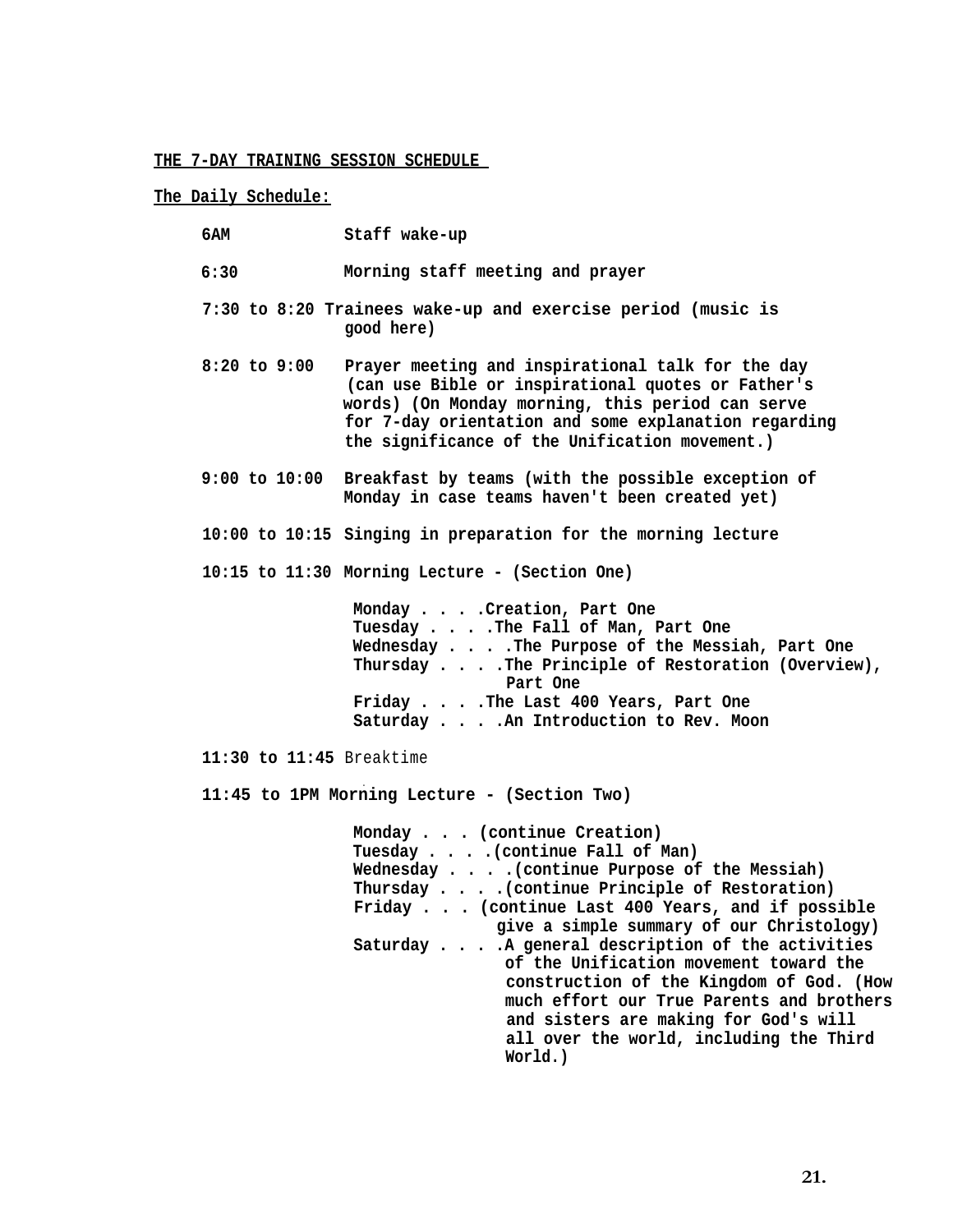**1:00 to 2:30 Lunchtime by teams (good time for discussion and fellowship)**

**2:30 to 3:45 Exercise Period**

**Monday .......Sports Tuesday . . . .Sports and clean-up project Wednesday . . . .Gardening or fieldwork if possible - (or, hopefully, some project) Thursday . . . .Sports Friday . . . .Lecture practice Saturday . . . .Time to write a reflection paper on the week.**

**3:45 to 4:45 Meditation and Reflection time -**

**(This period should be supervised and guided by the staff and group leaders. While it is a time for trainees to meditate, it should be related to the daily theme of the 7-day program - see the list of themes below and consider the relationship with the lecture presentations.) A major staff member or group leader can guide the trainees during the first 15 or 20 minutes of the period while the remaining 40 or 45 minutes can be used for individual meditation.**

**Monday. . . .Time for meditation on one's own past**

- **Tuesday. . . .Focus on the importance of prayer and and the reality of the spiritual realm (good guidance is needed here).**
- **Wednesday. . . .Salvation, and man's responsibility why we are in need of faith.**
- **Thursday. . . .The way of Restoration; the way of Indemnity. (Here we need to help the members understand indemnity not as punishment or with a heavy connotation, but as the way of hope.)**
- **Friday. . . .Making a new start in my life (finding myself in history, gaining a sense of hope, dignity and pride).**
- **Saturday. . . .The closing ceremony with internal guidance focused on new direction, hope and determination.**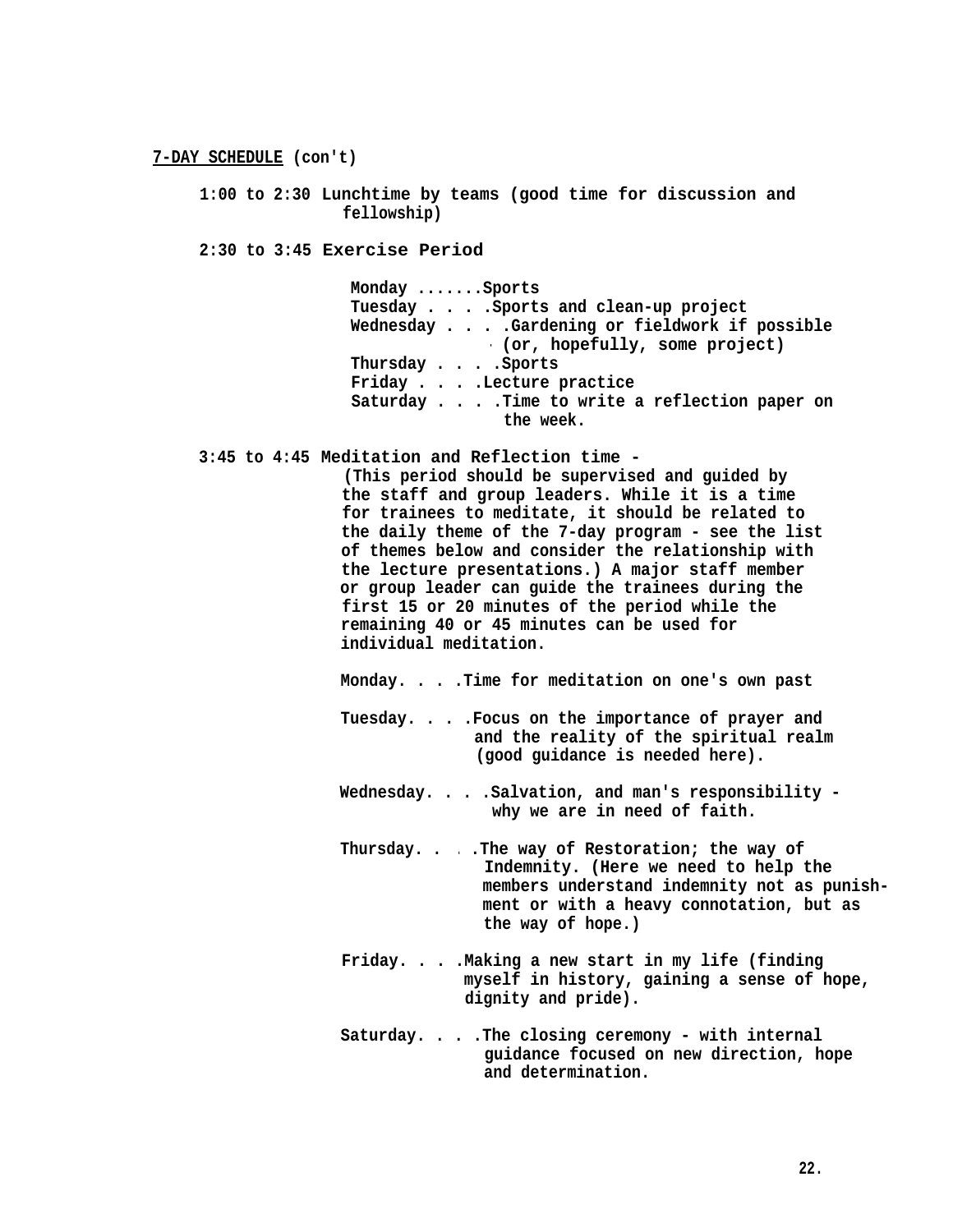**1:00 to 2:30 Lunchtime by teams (good time for discussion and fellowship)**

**2:30 to 3:45 Exercise Period**

**Monday ..... Sports Tuesday . . . .Sports and clean-up project Wednesday . . . .Gardening or fieldwork if possible " (or, hopefully, some project) Thursday . . . .Sports Friday . . . . Lecture practice Saturday . . . Time to write a reflection paper on the week.**

**3:45 to 4:45 Meditation and Reflectibn time -**

**(This period should be supervised and guided by the staff and group leaders. While it is a time for trainees to meditate, it should be related to the daily theme of the 7-day program - see the list of themes below and consider the relationship with the lecture presentations.) A major staff member or group leader can guide the trainees during the first 15 or 20 minutes of the period while the remaining 40 or 45 minutes can be used for individual meditation.**

**Monday. . . .Time for meditation on one's own past**

- **Tuesday. . . .Focus on the importance of prayer and and the reality of the spiritual realm (good guidance is needed here).**
- **Wednesday. . . .Salvation, and man's responsibility why we are in need of faith.**
- **Thursday. . . .The way of Restoration; the way of Indemnity. (Here we need to help the members understand indemnity not as punishment or with a heavy connotation, but as the way of hope.)**
- **Friday. . . .Making a new start in my life (finding myself in history, gaining a sense of hope, dignity and pride).**
- **Saturday. . . .The closing ceremony with internal guidance focused on new direction, hope and determination.**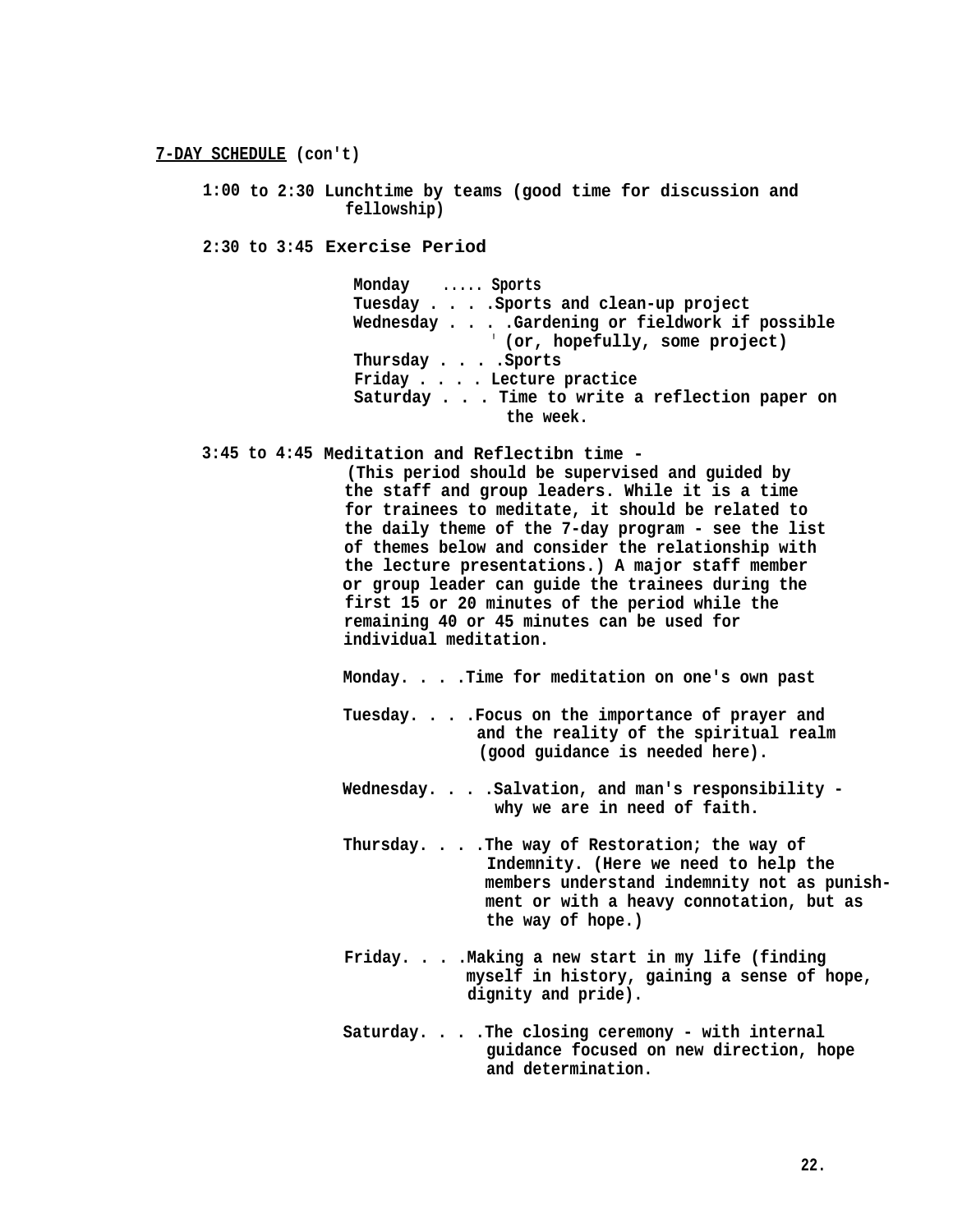| $4:45$ to $5$  | Singing in preparation for the afternoon lecture                                                                                                                                                                                                                                          |
|----------------|-------------------------------------------------------------------------------------------------------------------------------------------------------------------------------------------------------------------------------------------------------------------------------------------|
| $5:00$ to $7$  | Afternoon lecture - (short break during lecture<br>is OK)                                                                                                                                                                                                                                 |
|                | Monday. Creation, last part<br>Tuesday. Last Days (Consummation of Human History)<br>Wednesday. Resurrection (and short Predestination)<br>Thursday. Dispensational Time Identity (Parallels)<br>Friday. The Second Coming<br>Saturday. .Final Group Meetings, and Graduation<br>Ceremony |
| $7:00$ to $8$  | Discussion (some days by groups, some days altogether)<br>On Saturday, this hour can be the dinner hour since<br>this is the closing day of the session.                                                                                                                                  |
| $8:00$ to $10$ | Dinner, Testimony and Fellowship -<br>Suggestions:                                                                                                                                                                                                                                        |
|                | Monday. Movie (Man and the Movement, People<br>of the Quest or another movement film.)<br>Tuesday. Testimony<br>Wednesday. Family Night<br>Thursday. Movie<br>Friday. Testimony                                                                                                           |
| 10:00 to 11    | Team meetings with prayer                                                                                                                                                                                                                                                                 |
| 11             | Bedtime                                                                                                                                                                                                                                                                                   |
|                |                                                                                                                                                                                                                                                                                           |

**SOME GENERAL POINTS TO BE AWARE OF -**

- **I. Singing is very important for the spiritual atmosphere. It is good to select hopeful, lighter songs in the beginning, while choosing songs of a deeper nature as the week proceeds into deeper spiritual territory.**
- **2. For the general orientation, here are some guidelines regarding the presentation of our movement:**
	- **a. The establishment of our Church by Father (his effort and vision as he began).**
	- **b. The growth of the work to a worldwide level (also, more than an international movement, Unificationism is interreligious and seeking to bring harmony between religion and science, east and west, etc.) - unique in all of history.**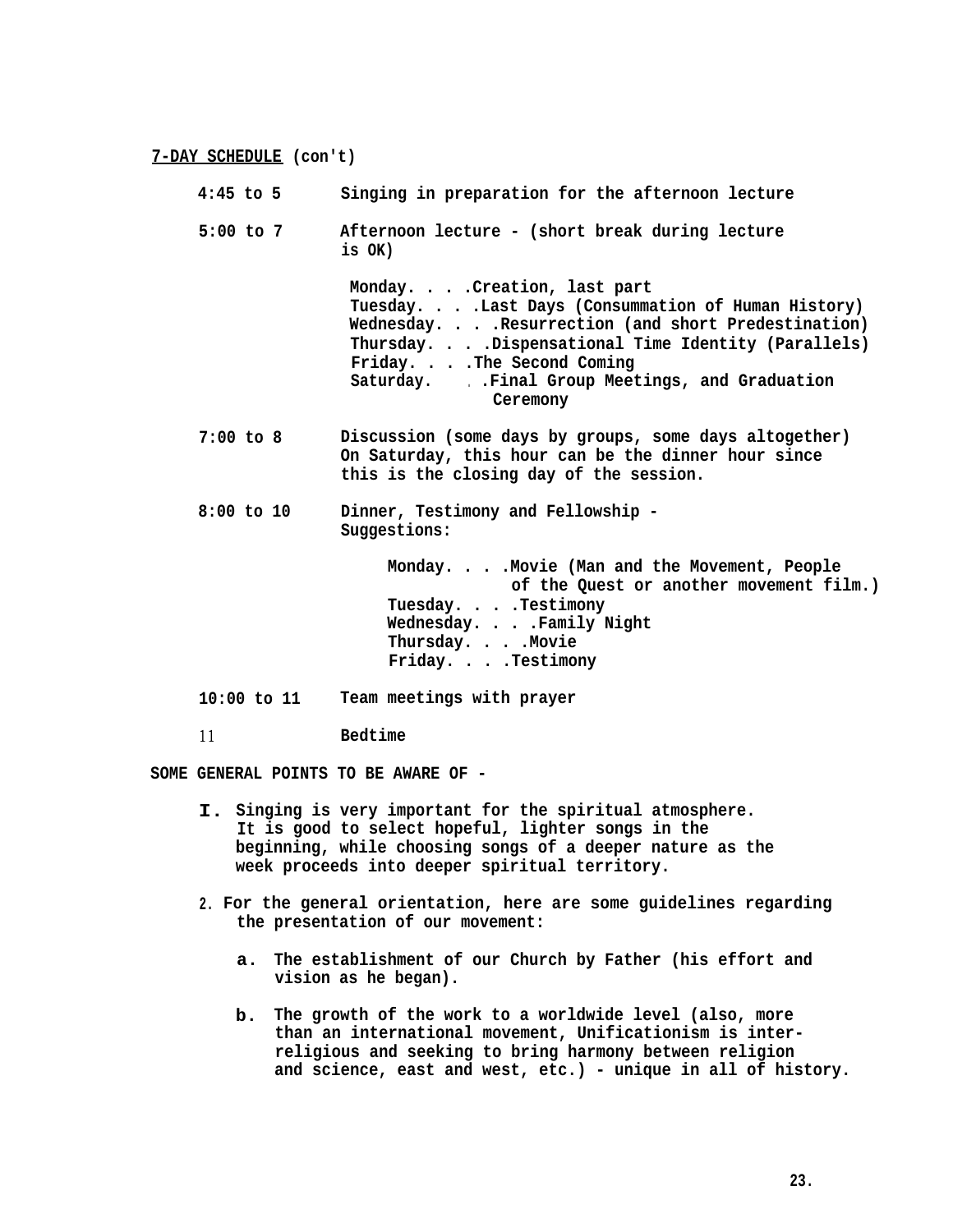**The developments coming out of Father and the movement need to be studied by everyone; it's for that reason that we'll study the Principle, and Unificationism in the coming week.**

**\*IT IS OF REAL IMPORTANCE THAT THE NEW TRAINEES REALIZE THAT WE ARE NOT INTERESTED IN SHOVING OR BULLYING THEM INTO BELIEF. THE PURPOSE OF THE WEEK WILL BE TO UNDERSTAND AND INTERNALIZE THE PRINCIPLE, EXPERIENCE THE IDEAS AND MOVEMENT, GET A BETTER VIEW OF ONESELF. THE ACCEPTANCE, OR NON-ACCEPTANCE OF THE IDEAS AND EXPERIENCE WILL BE UP TO THE INDIVIDUAL AT THE END OF THE TIME. AGAIN, FOR NOW, THIS IS A WEEK FOR PERSONAL RESEARCH.**

- **3. Morning Prayer Meeting Bible or Inspirational quotes Father's words Light internal guidance (that connects with the daily lecture or theme)**
- **4. Once more For afternoon hour, the group leaders (and probably staff members as well) will need orientation on how to direct and guide the trainees in the way that can open them up to God and themselves.**

**This time of meditation and special guidance during the hour will be important in the development of the heart and spirit of each person. That is the meaning behind the various topics as we progress through the week.**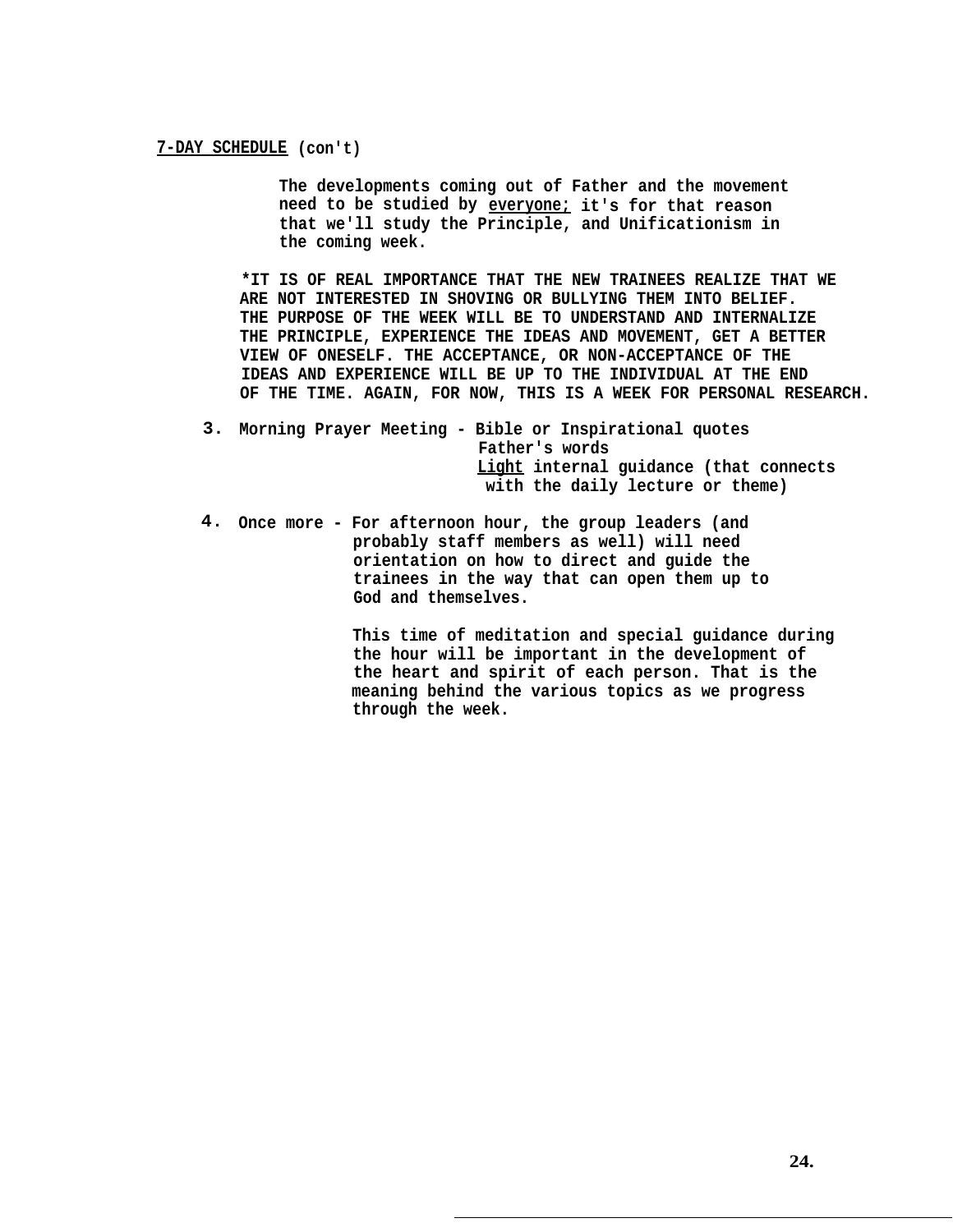# **THE 21-DAY TRAINING SESSION SCHEDULE**

**The Daily Schedule** 

| $5:45$ AM                    | Staff wake-up and meeting                                                                                                                            |
|------------------------------|------------------------------------------------------------------------------------------------------------------------------------------------------|
| 6:30                         | Trainees wake-up and exercise period (street<br>cleaning, or equivalent, and clean own area)                                                         |
| $8$ to $9$                   | Prayer Meeting and internal guidance                                                                                                                 |
| 9 to 10                      | Breakfast by teams                                                                                                                                   |
| 10 to 10:15                  | Singing in preparation for the morning lecture                                                                                                       |
|                              | $10:15$ to $11:30$ Morning Lecture - (section one)                                                                                                   |
| $11:30$ to $11:45$ Breaktime |                                                                                                                                                      |
| $11:45$ to $1PM$             | Morning Lecture - (section two)                                                                                                                      |
| $1$ to $2$                   | Lunchtime - all together                                                                                                                             |
| $2$ to $4$                   | Various activities on different afternoons:<br>Discussion, study, sports, gardening and farming<br>(or equivalent activities), exercise, meditation. |
| 4 to 4:15                    | Singing preparation for the lecture                                                                                                                  |
| $4:15$ to $5:30$             | Afternoon Lecture                                                                                                                                    |
| $5:30$ to $5:45$             | <b>Breaktime</b>                                                                                                                                     |
| $5:45$ to $7$                | Continue afternoon lecture                                                                                                                           |
| 7 to 8                       | Discussion and lecture practice                                                                                                                      |
| $8$ to $9:30$                | Dinner (by team)                                                                                                                                     |
| $9:30$ to $10:30$            | Evening Program - Various Activities:                                                                                                                |
|                              | Special talks<br>Family night<br>Prayer meeting<br>Movie night<br>Testimony<br>Discussion<br>Lecture practice                                        |
|                              | 10:30 to 11:30 Study and Meditation                                                                                                                  |
| By 12 Midnight Bedtime       |                                                                                                                                                      |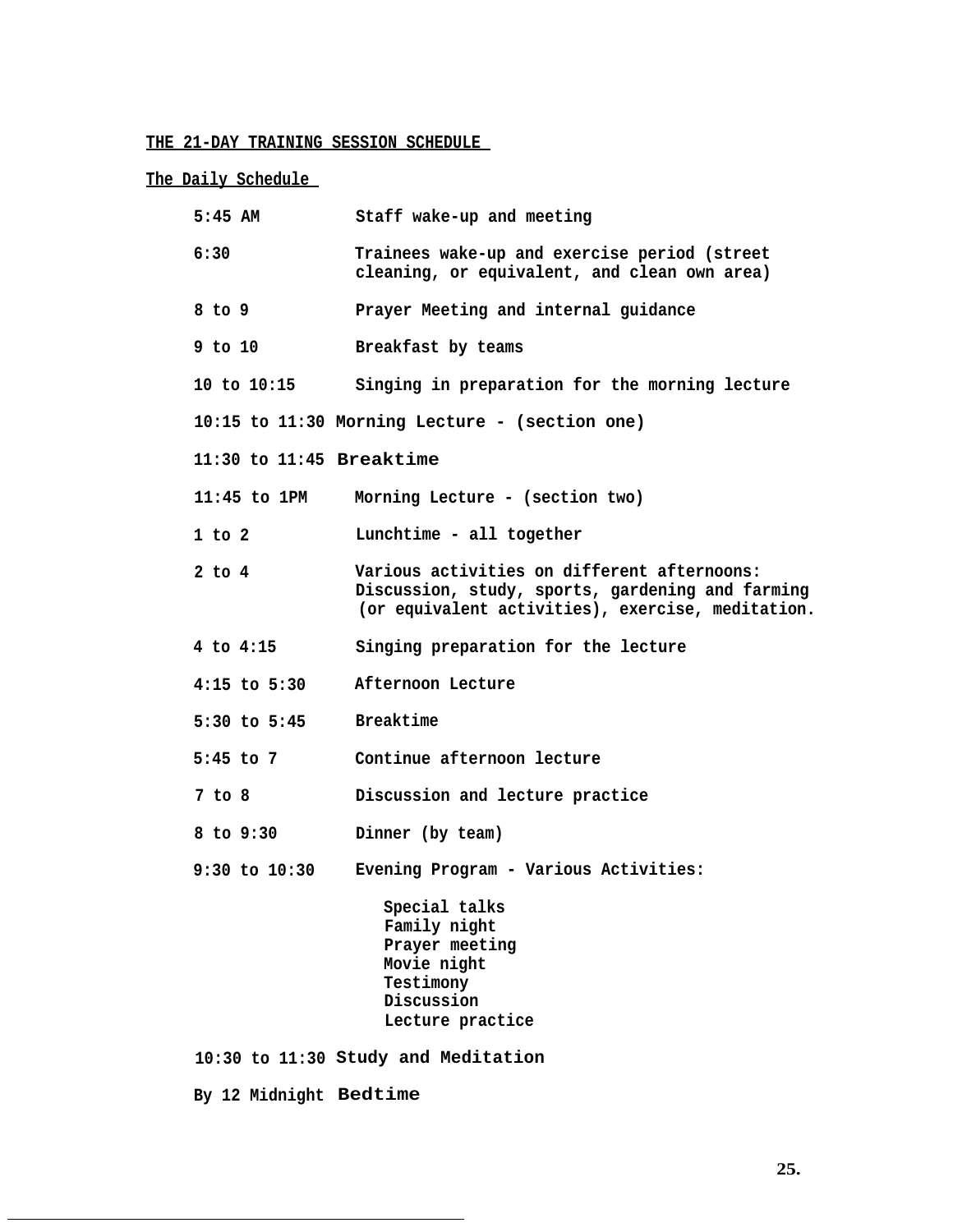**THE FOLLOWING IS THE TEACHING SCHEDULE FOR THE 21-DAY SESSION** 

- **1. PRINCIPLE There should be two cycles of Principle taught in the session, one at the beginning and one near the end. The total teaching time for the Principle should be 10 days, including an examination.**
- **2. VICTORY OVER COMMUNISM Two days of VOC after the first Principle cycle. This can be a general overview presentation since time is short.**
- **3. SPECIAL LECTURES AND INTERNAL GUIDANCE two days**
- **4. UNIFICATION THOUGHT Again, as with VOC, a two-day overview**
- **5. MFT PRACTICE Well-planned MFT trip, two days**
- **6. WITNESSING PRACTICE Public witnessing activity, one day**
- **7. (Second cycle of PRINCIPLE) Probably five days**
- **8. On the last day of training, if possible, it is great to take a field trip into nature, i.e., mountains, seashore, etc. for special prayer and reflection.**

#### **IMPORTANT NOTES ON INTERNAL GUIDANCE**

**The internal guidance should be divided into three parts, or focuses, which will deepen progressively -**

**1. Focus on basic faith or belief: This series is to help the trainee and staff connect the trainee's understanding of the major points of Principle with his or her own attitude of faith. (To make the point of the total applicability of the Principle.) - During this series the trainees should understand that all people have to go the way of indemnity or restoration, and that it isn't a matter of joining or not joining a certain church.**

**Faith and Belief Series - Topics:**

**Man's Responsibility Restoration of Original Nature Recognizing our Sin Repentance Why We Need the Messiah The Importance of Prayer Greater Explanation of the Spiritual World**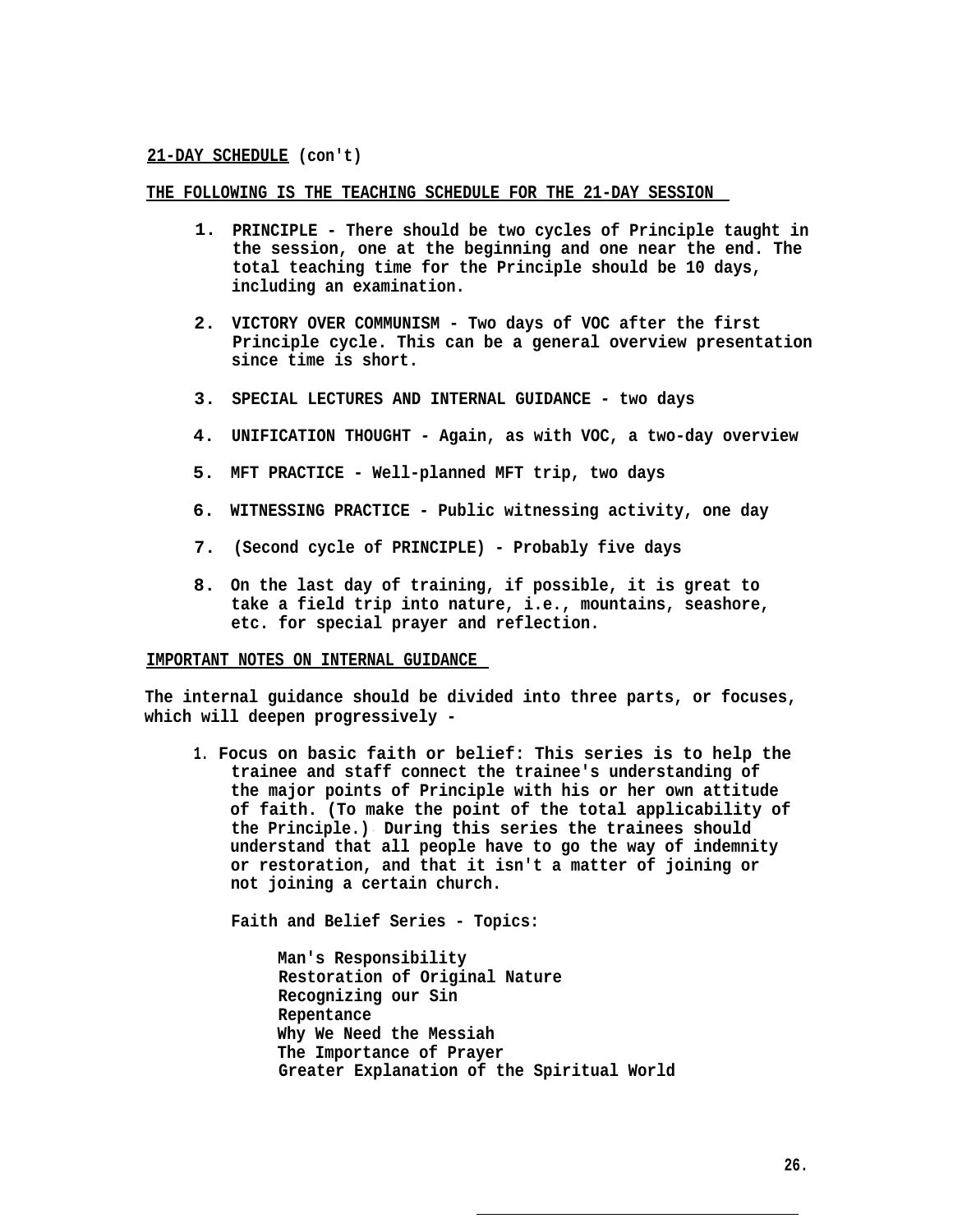**(We should avoid getting too heavy regarding the above topics. The important thing is that people gain a heartistic and clear understanding of the above areas.)**

- **2. Focus on Principle Daily Living Guidance: This refers to our attitude and understanding in living our lives together based on the Principle. The following areas should be covered:**
	- **a. Cain and Abel Relationship**
	- **b. The Public Way of Restoration (Formula Course)**
	- **c. Guidance Regarding Fallen Love**
	- **d. Solving Resentment and Struggle**
	- **e. The Home Chureh Providence**

**The trainees will receive plenty of theoretical guidance during the programs. The people giving guidance such as the above need to consider how to make it practical and real - not only theoretical. Good examples (and good use of testimonies) will help give the new members clear and practical understanding.**

**3. Focus on the Heartl Relationship with God and True Parents: This is the very heart of our life in the life of Restoration. Helping people to understand this deeply and concretely will give them the clear vision of the goal of the first two sections of internal guidance.**

**Topics:**

- **a. Introduction to the True Parents**
- **b. True Father's and Mother's lifestyle their attitude in daily service to God and mankind**
- **c. Guidance about the Blessing (Use your sense in this section of guidance - We can only say so much to older brothers and sisters who have already been Blessed; we can't take for granted that everyone should hear everything. Use good judgement.**
- **d. The Way of Tradition Building our own lifestyle in the service of God and Mankind: our daily attitudes.**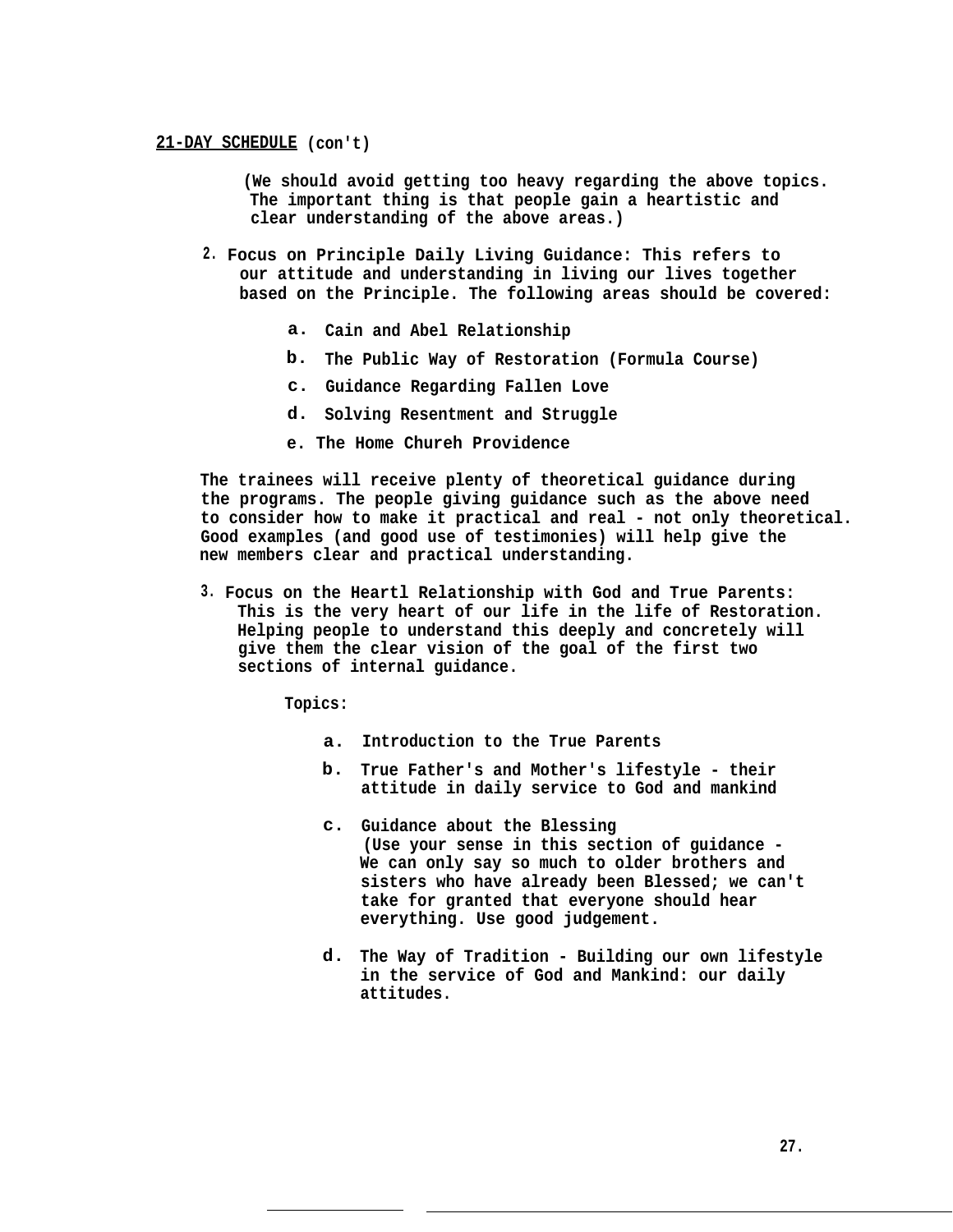**THE ROLE OF TESTIMONY IN THE 21-DAY TRAINING SESSION** 

**The particular role of the testimony (personal testimony) in the 21-day training session, while having the same inspirational role in the training program, is somewhat more focused than in the 7-day program. In concert with the various stages of the program, testimonies can target areas such as: experiences in daily Principle life, personal experiences with True Parents, MFT experience, home church experience, etc. Really consider where these testimonies can have the best impact according to their content.**

**A last note:**

**If you've been in more than a few 7- or 21-day training sessions you may remember the case of a testimony that, while sincerely offered, was too long or inappropriate to the level of the trainees. When a person begins to talk about his own experiences, it is easy to go off on tangents, especially if the person is excited or a little nervous. The following can help as a guide for the kind of testimony that can best suit the particular time in the training:**

**Testimony focus -**

- **a. The testimony concerning how a person joined the Church, and his inspiration as a new member.**
- **b. The life, after joining, of the person living this newfound faith - a new value system, a new life experience, a new world.**
- **c. The heartl relationship with God and True - Parents.**

**Try to consider, if your are in charge of setting up the testimony, where the program is in terms of lecture progress - so that the testimony is harmonious with that level.**

**Finally, many a nice family night has ended flat with someone talking too long about how he came to the church. Sit down with the person who is to testify and make sure he understands the time factor as well as the level of testimony. (Spontaneity is wonderful and inspiring, but it needs to be tempered by good preparation.)**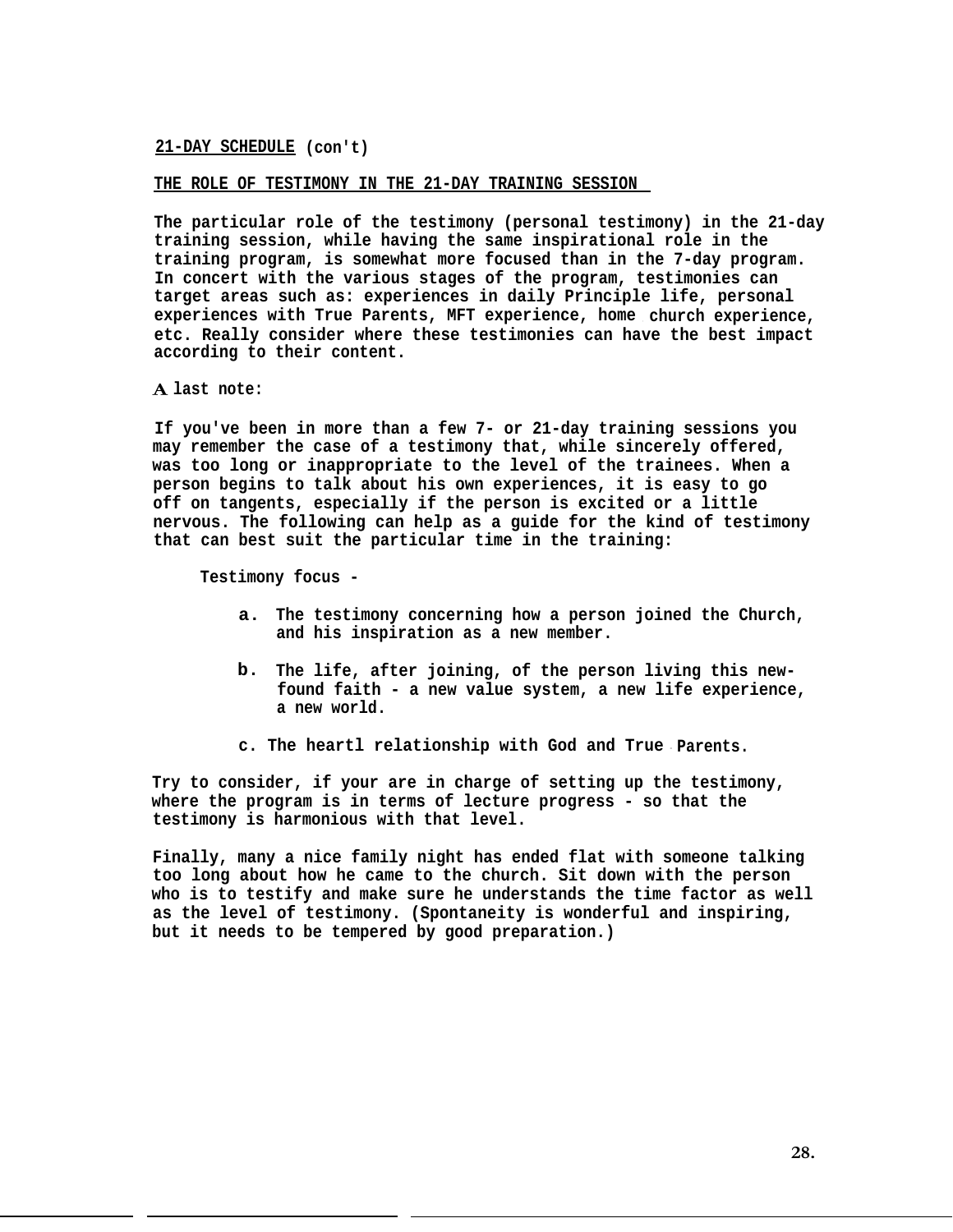#### **SPECIAL TALKS AND LECTURES IN THE PROGRAM**

**In this part of the session you can possibly invite a Korean elder, or noteworthy person from our movement to give a talk or series of talks or lectures. On the other hand, you may want to ask a strong and positive supporter of the Church to come, perhaps a professor in some special field, or a theologian.**

**In any case, we should determine this aspect of the training well in advance. Some of our movement's strong supporters in the teaching profession are on very busy schedules that demand notice even three to six months in advance. Another point is that in certain cases you may want to offer an honorarium for outside speakers or at least a transportation allowance for movement speakers having to travel from another place.**

**Remember - Plan Ahead.**

#### **FAMILY NIGHTS - LIGHT, BRIGHT, AND WONDERFUL**

**Family night is a special time when all of the teams can be fully involved. Whether it is to be a night centered on music, games, skits, or whatever, each person can be involved in the fun. From experience, the most wonderful thing about family night is not that it is a professional production, but that it's a family event. Beyond theories, the guests can open up to the reality of this great family that our Heavenly Father has been seeking to establish through good shared entertainment, good refreshments and, perhaps, an appropriate testimony or film at the conclusion.**

## **INTRODUCTION TO FATHER**

**There are a number of ways to introduce our True Father after the initial testimony of his life story has been given -**

**First, we can look at how our Father is realizing his ideal - and how far-reaching and valuable that ideal is. How the various aspects of Father's work connect with God's Dispensation, not to mention the many projects, conferences, and myriad developments that are embraced as this new world and vision take shape.**

**Second, show that our True Father is not a Korean, but truly a world man, a "Renaissance man", for the new age. He was born in Korea, but is not a Korean. He is a universal person who loves God's sons and daughters in America, throughout the Third World, and those caught behind the Iron Curtain as well. His main concern is how to fulfill the Providence and Will of God, in his every prayer and all of his activity. He is not some**